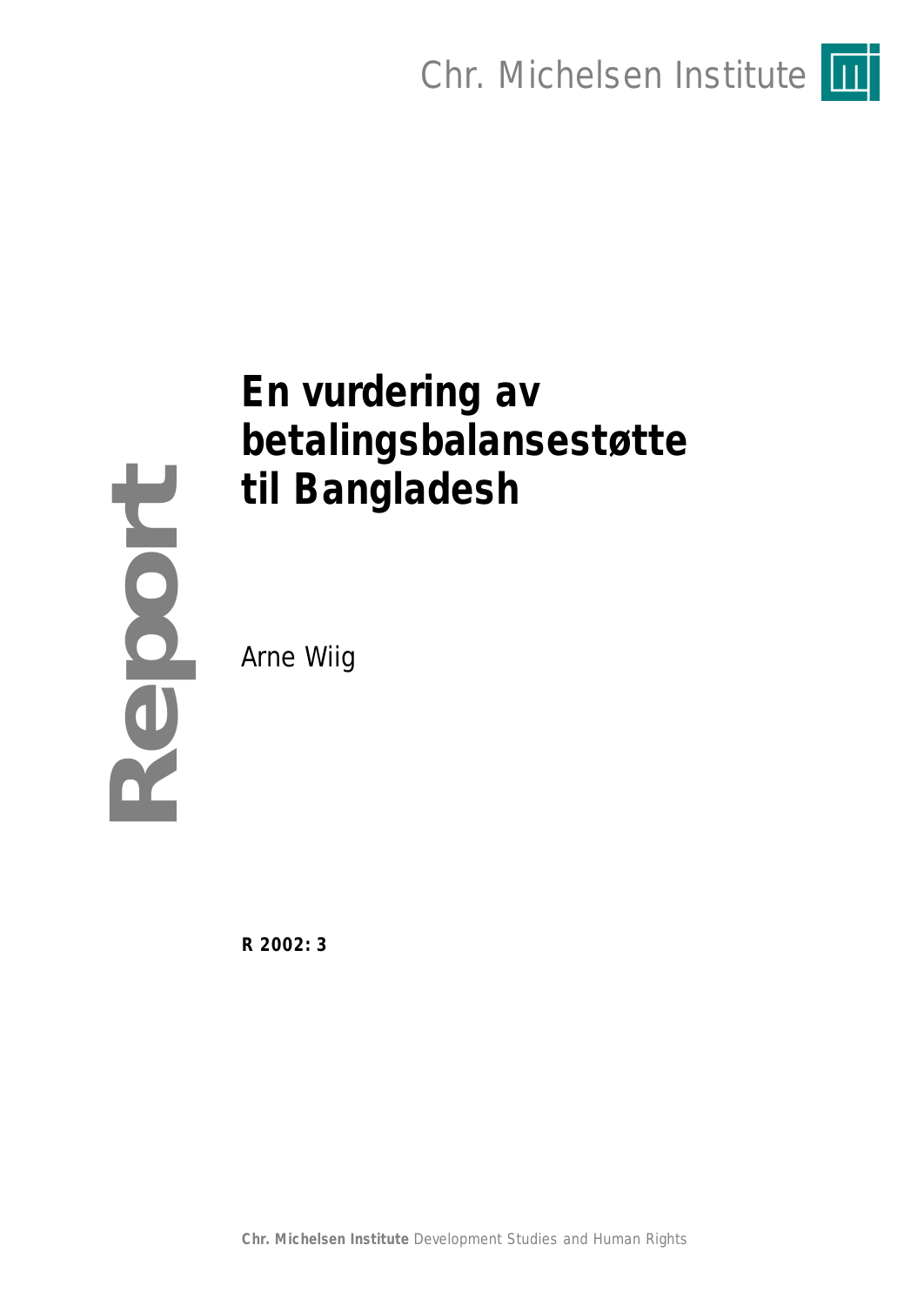# **En vurdering av betalingsbalansestøtte til Bangladesh**

Arne Wiig

**Report R 2002: 3**



**Chr. Michelsen Institute** *Development Studies and Human Rights*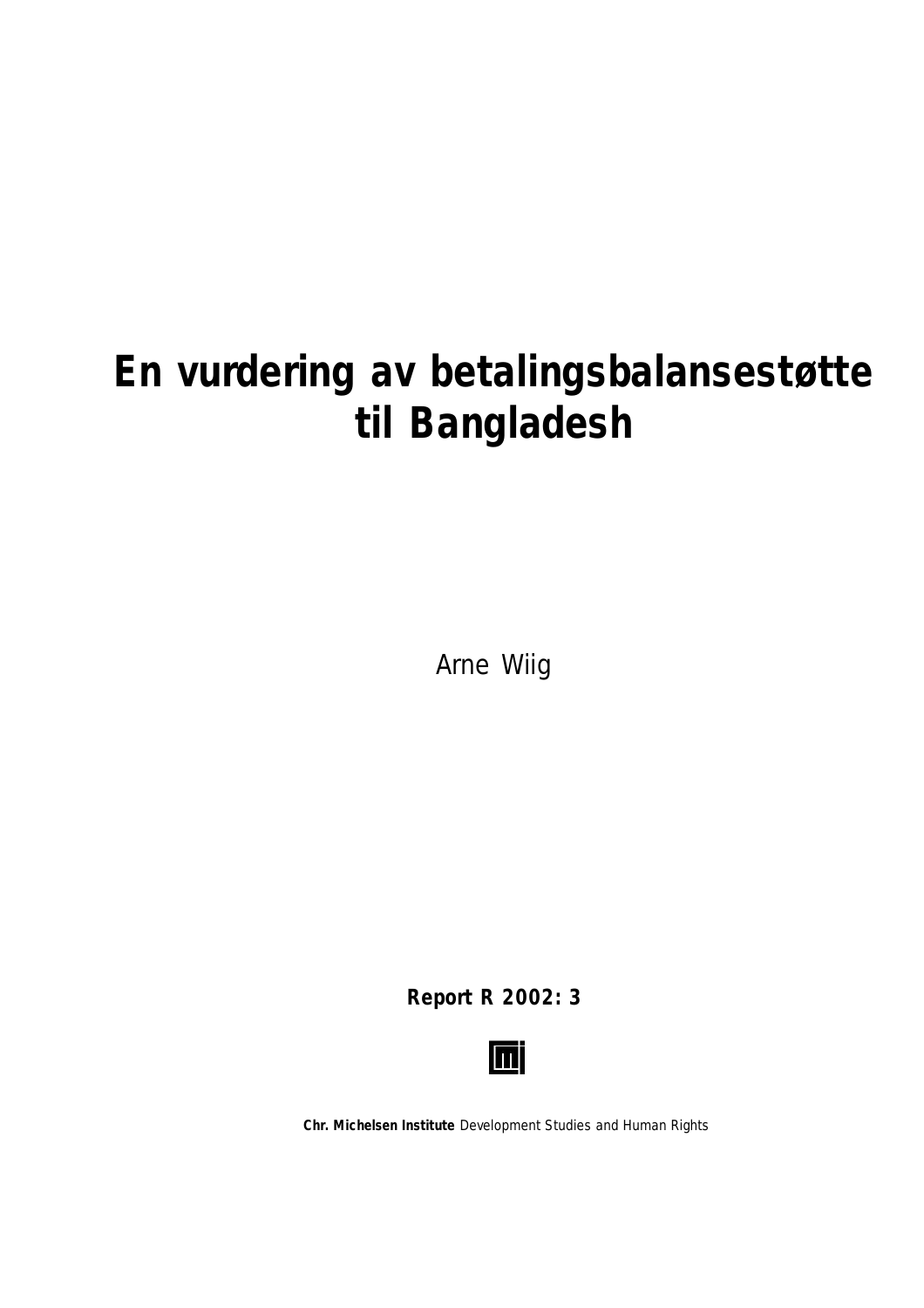## **CMI Reports**

This series can be ordered from: Chr. Michelsen Institute P.O. Box 6033 Postterminalen, N-5892 Bergen, Norway Tel: + 47 55 57 40 00 Fax: + 47 55 57 41 66 E-mail: cmi@.cmi.no Web/URL:http//www.cmi.no

Price: NOK 50

ISSN 0805-505X ISBN 82-8062-018-4

### **Indexing terms**

Balance of payments Programme aid IMF NORAD Bangladesh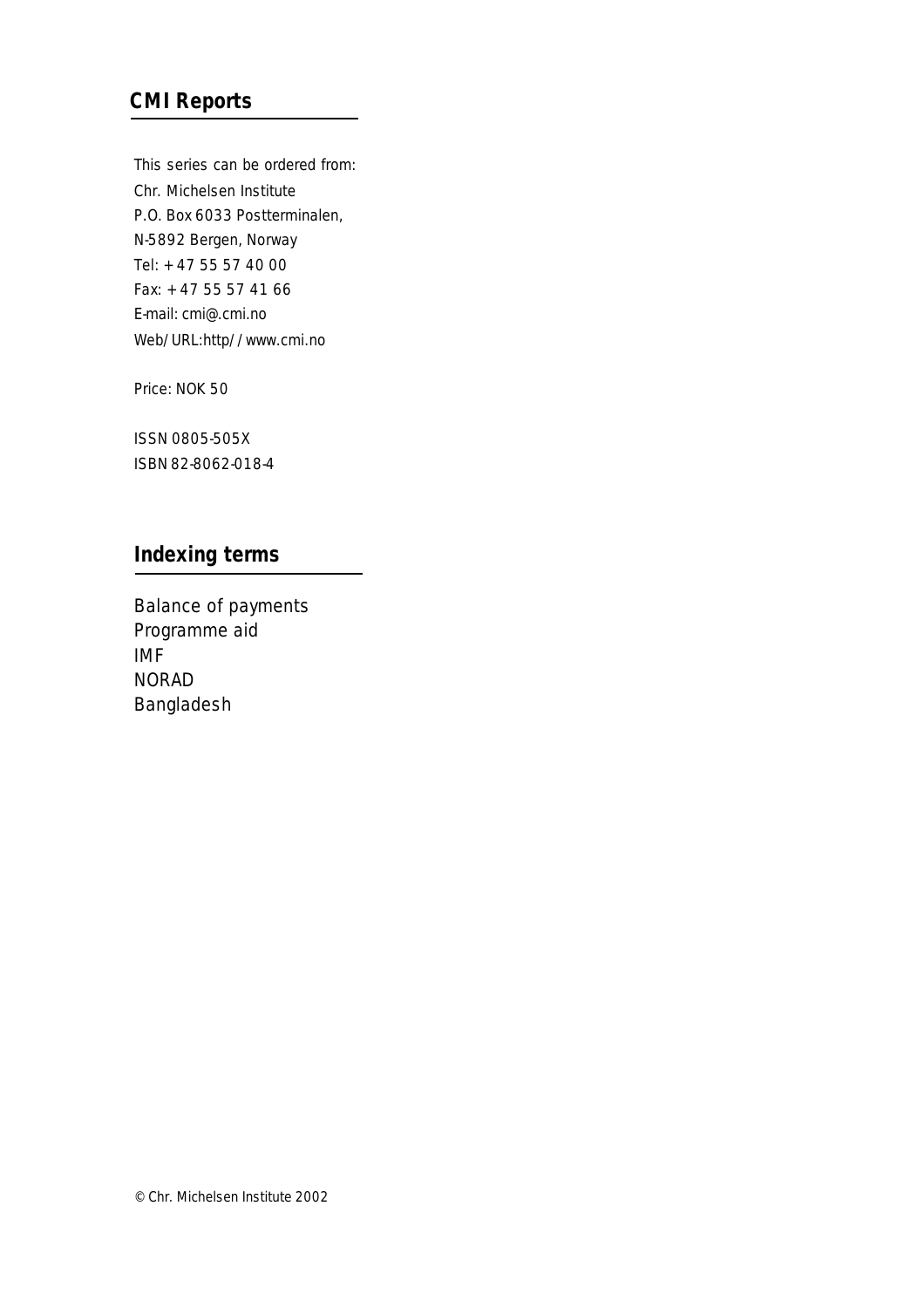# **Innholdsfortegnelse**

| 2.3 KRISEN ER IKKE MIDLER TIDIG - BEHOV FOR BETALINGSBALANSESTØTTE 7 |  |
|----------------------------------------------------------------------|--|
|                                                                      |  |
|                                                                      |  |
| 3.1 GIR KONDISJONALITETEN MENING ELLER ER KRAVENE URIMELIGE? 11      |  |
|                                                                      |  |
| 3.2 TROVERDIGHETEN I KRAVENE, SIGNALER FRA MYNDIGHETENE OG           |  |
|                                                                      |  |
|                                                                      |  |
|                                                                      |  |
| 4.1 BETALINGSBALANSESTØTTE EN FORM FOR PROGRAMBISTAND  16            |  |
| 4.2 NÅR VIRKER BETALINGSBALANSESTØTTE (BUDSJETTSTØTTE)  18           |  |
|                                                                      |  |
|                                                                      |  |
|                                                                      |  |
|                                                                      |  |
|                                                                      |  |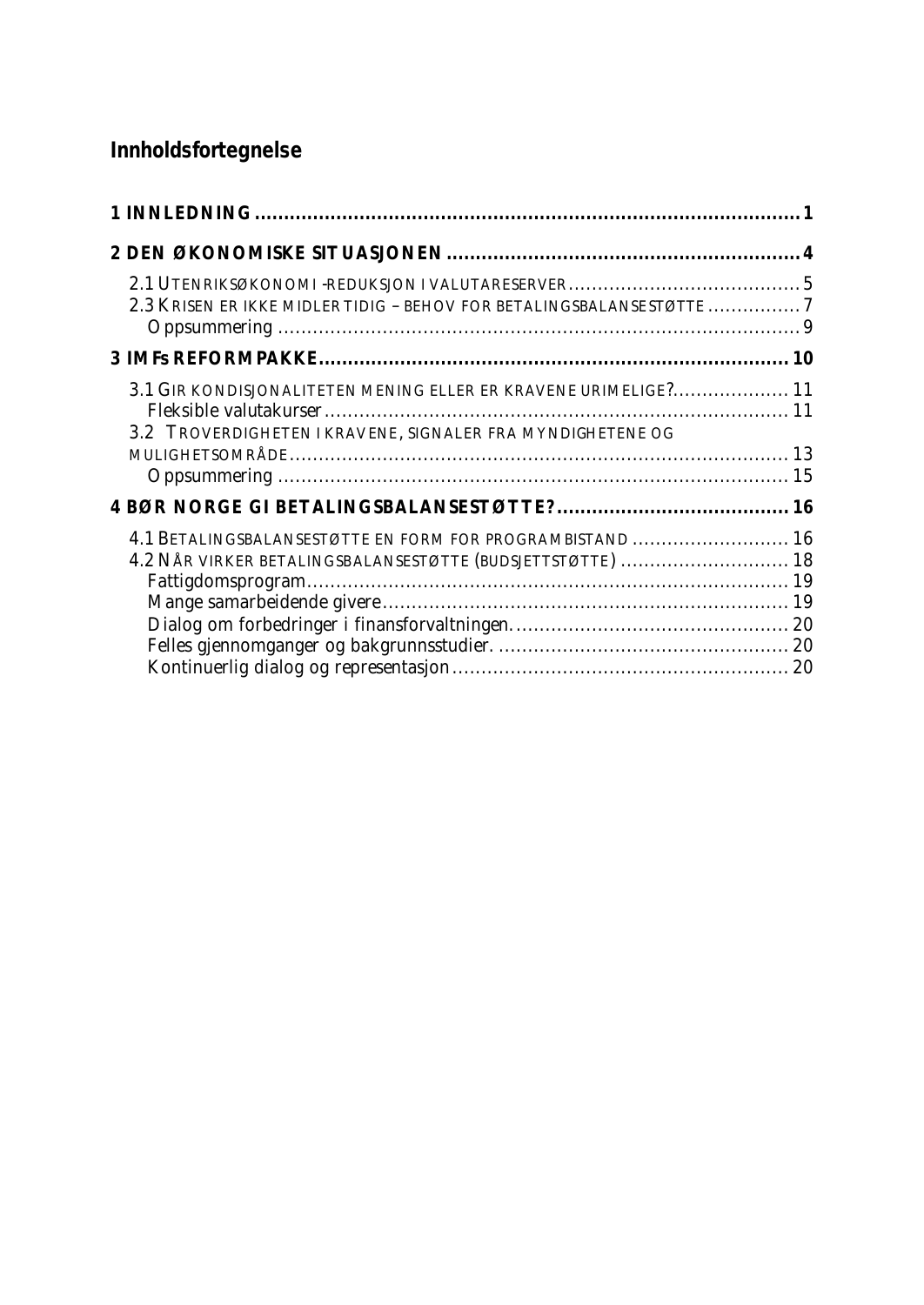#### **Executive summary**

Norway has been requested by IMF to provide balance of payment (BOP) support to Bangladesh, which is facing a critical reduction in its foreign exchange reserves. This report, which has been commissioned by NORAD, analyses whether Norway should provide such support.

The analysis is based on two assumptions: first, that BOP support will be provided only as part of an economic reform package (such as the current IMF reform proposals) and second, that the overall Norwegian allocation of aid to Bangladesh under the existing country programme will not be increased.

#### *The economic situation – characteristics of the crisis*

There are severe imbalances in Bangladesh' external as well as internal accounts. Both imbalances have to be addressed by the Government and the donor community. We are arguing in this paper that external conditions are the main explanatory factors for the current crisis.

Foreign reserves have been halved since 1995 and now cover only six weeks of imports. The growth rate in exports has declined from 27 % in 2000 to a negative growth of 11% in 2001. This drop in exports is mainly related to a gradual reduction in exports of clothing to the US market, which started already by the end of 2000. An increase in remittance has, however, offset the reduction in revenue from exports, while foreign aid has not increased during the same period.

The deficit in public account is 6 per cent of GDP mainly due to low tax revenue, which constitutes less than 10% of GDP, and high expenditures on state owned enterprises.

We expect the crisis to be more than temporary, partly because exports of garments will face additional structural problems when the Multifibre Agreement is phased out in 2004. Bangladesh will therefore not move easily out of its present distress, and is in strong need of foreign exchange including BOP support. Such support is found efficient in economies faced by external shocks and following sound macroeconomic policies.

A combination of two strategies seems appropriate; to initiate direct measures targeting the export industry, and at the same time initiate a reform process (e.g. an IMF package).

#### *The IMF package*

The IMF, World Bank and the Government of Bangladesh have so far failed, however, to complete negotiating a short term loan package (a combination of a Stand-by Arrangement and a Compensatory Financing Facility) of about USD 550 million in 2002 with the prospect of providing a similar loan in 2003.

We find that the reform programme and its conditionalities put forward by IMF in Bangladesh – at least those that we are informed about – make sense. The IMF nevertheless needs to give a better justification for why a system of flexible exchange rate is seen as a prerequisite for providing a loan. While we find several arguments in favour of a fixed exchange rate in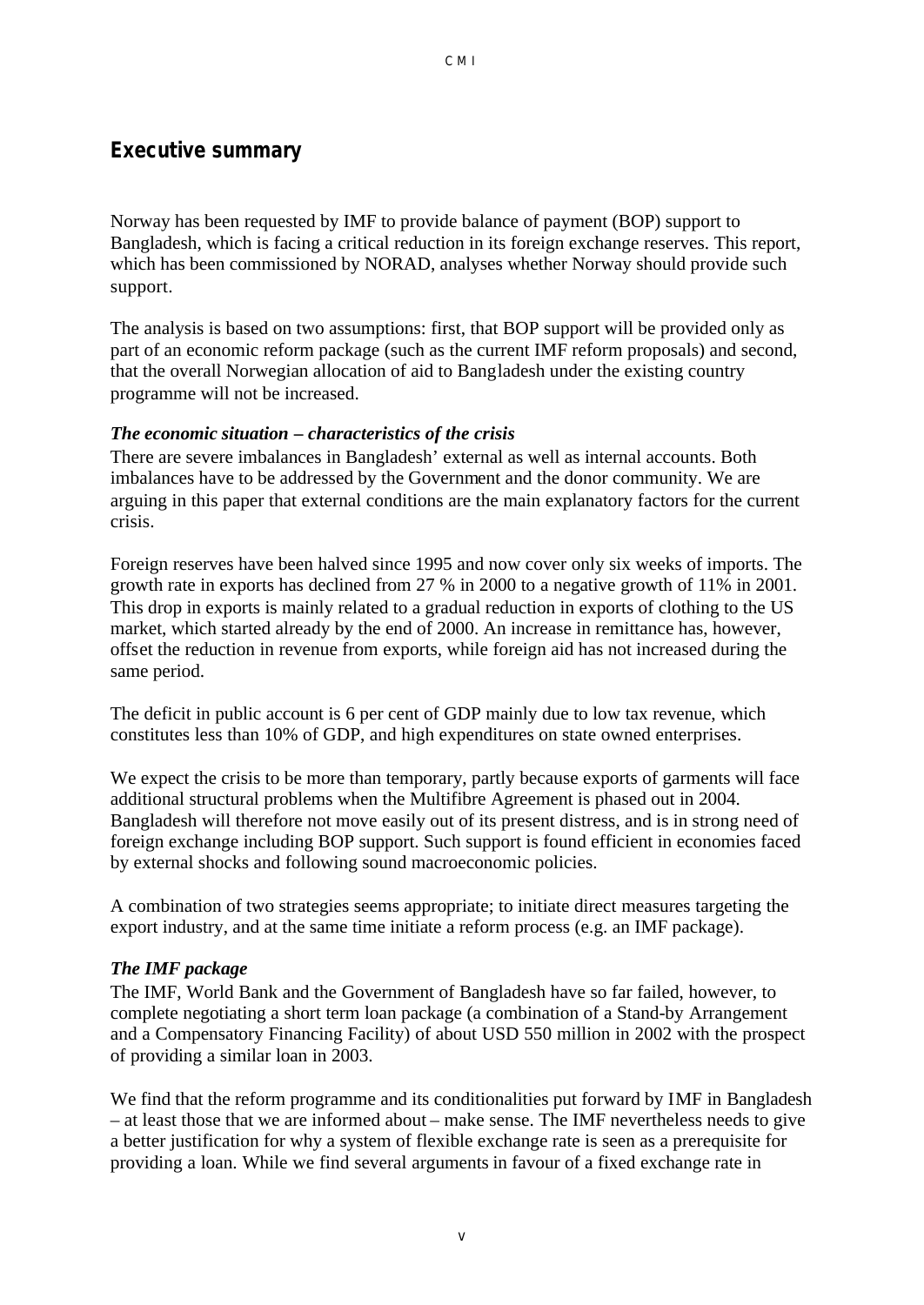Bangladesh, the most significant arguments against are the danger that BOF support under a fixed exchange rate leads to increased public expenditures and the defence of the exchange rate.

The fact that the negotiation currently has broken down is not necessary a weakness if Bangladesh at a later state, after completing a PRSP strategy, is able to achieve a long term loan (the so-called Poverty Reduction and Growth Facility).

One main common weakness with the above mentioned reform programmes is that they no not directly address the market access problems facing Bangladesh exporters of garments.

#### *Should Norway provide balance of payment support to Bangladesh?*

Since the negotiation about a loan package currently has broken down, Norway should at the present stage not provide BOP support.

After completing an interim poverty reduction strategy in the near future, bargaining for a loan package will be recommenced. NORAD therefore needs criteria for providing such kind of support.

BOP support and budget support have similar macroeconomic impacts although the conditionalities put forward by the donor may differ in the two cases. In the Bangladesh context, also the conditionalities are equal. Based on NORAD's criteria for when budget support is effective, the report discusses conditions that NORAD should apply for providing balance of payment support in the future. We are emphasising the importance of a welldeveloped poverty reduction programme and co-operating donor partners.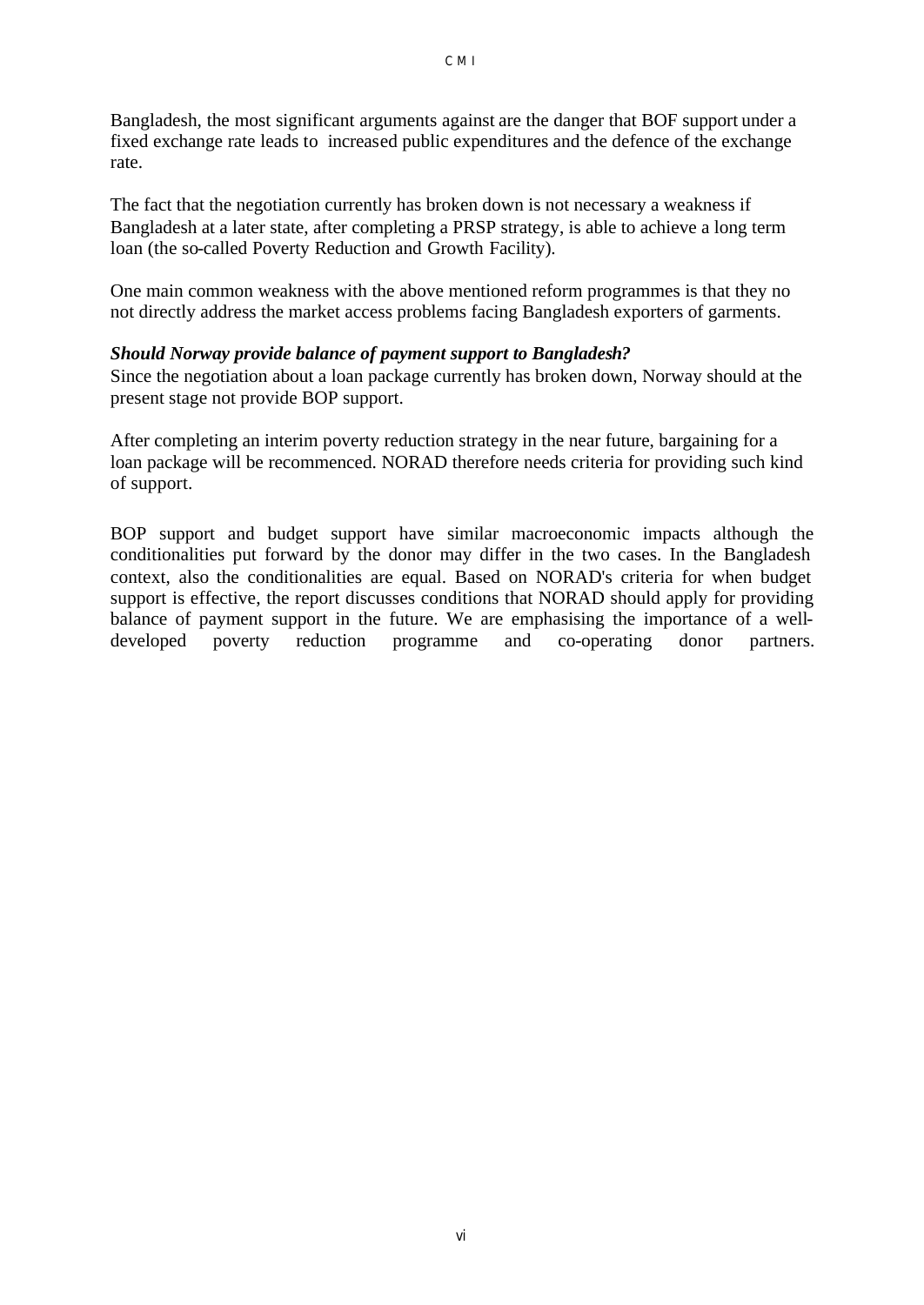"there is much for the Fund to do in Asia, and much for Asian countries to do inside the Fund" Stanley Fisher, IMF (http://www.imf.org/external/np/speeches/2001/060101.htm).

# **1 Innledning**

l

Som følge av store økonomiske problemer i utenriksøkonomien og en resulterende tapping av landets valutareserver (som nå bare utgjør 6 ukers import), har landets nye regjering bedt IMF om finansiell støtte for å styrke landets betalingsbalanse. Det antas at det eksterne valutagap for FY02 (det finansielle året som slutter 1 juli 2002) utgjør omlag USD 550 millioner hvorav IMF vurderer å finansiere omlag 35%, Verdensbanken (WB) omlag 50% og hvor Asian Development Bank (ADB) og de bilaterale donorer har blitt bedt om å finansiere de resterende USD 40 millioner. Valutabehovet antas å øke til USD 650 millioner i FY03. I første omgang tenkes en kortsiktig lånefinansiering (stand by credit) som i påvente av at landet utvikler en egen fattigdomsstrategi skal kunne konverteres til et langsiktig lån.

Dersom partene kommer til enighet om en reformpakke, vil ikke de multilaterale institusjonene, først og fremst IMF og WB, være i stand til å finansiere hele pakken. De hevder at de trenger bilateral støtte. IMF har derfor tatt kontakt med bilaterale donorer for å kartlegge mulighetene for en slik støtte. En slik støtte fra bilaterale donorer vil også gi IMF større legitimitet omkring pakken. IMF ønsker et høyt tempo i denne saken.

NORAD har i utgangspunktet ingen prinsipielle innvendinger mot å gi betalingsbalansestøtte til Bangladesh, og hyrte CMI til å delta i den pågående prosessen og til å vurdere de argumenter som taler for og imot en slik betalingsbalansestøtte.<sup>1</sup> Denne rapporten gjennomfører en slik vurdering på grunnlag av de betingelser som er gitt i NORADs oppdragsbeskrivelse (se appendiks 1). Feltarbeidet ble gjennomført i Dhaka i perioden  $4-14$  februar  $2002.<sup>2</sup>$ 

Det er ialt tre IMF team som har besøkt Dhaka siden november 2001. Den siste forhandlingsrunden med myndighetene var enda ikke avsluttet når vi returnerte fra Dhaka. I følge fax fra ambassaden av 19.2 2002 har imidlertid forhandlingene brutt sammen. Imidlertid kan slike forhandlinger tas opp igjen dersom forholdene tilsier det. Selv om mulighetene for å få i stand et kortsiktig program er betraktelig redusert, er det fortsatt gode muligheter for mer langsiktige lånefinansieringsløsninger, og det foregår fortsatt en dialog om dette. IMF ser nå ut til å satse direkte på et "Poverty Reduction Growth Facility (PRGF) program. Drøftinger mellom IMF og myndighetene fortsetter med sikte på å komme frem til et program for støtte allerede i neste budsjettår (starter 1. juli 2002). Problemstillingene som reises i dette notatet er derfor høyst relevante, selv

 $1$  Jeg takker Arve Ofstad for kommentarer til et tidligere utkast av denne rapporten.

 $2^{2}$  Som det framgår av appendiks 1, er denne rapporten kommet i stand med sterkt begrensede budsjettrammer.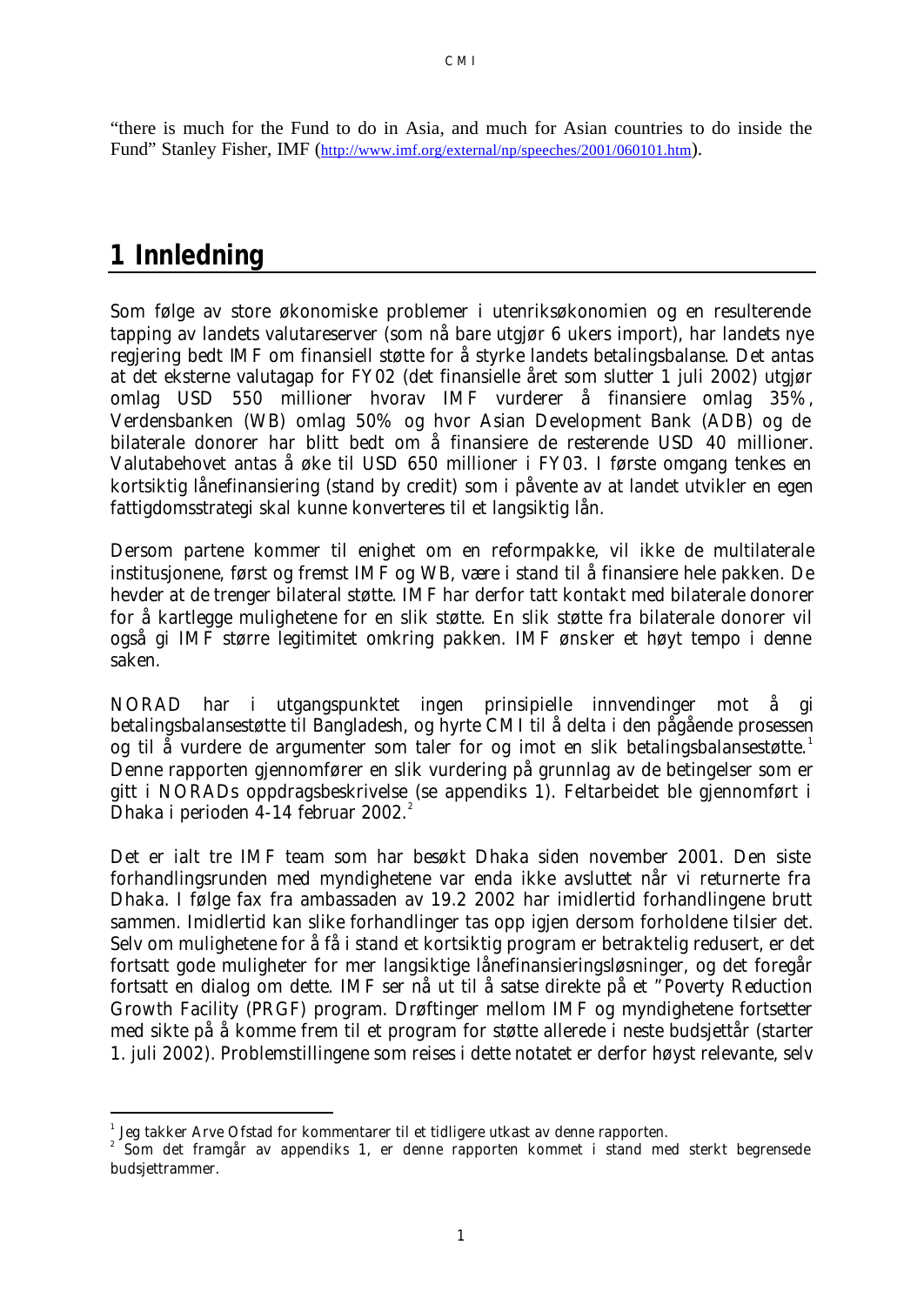om NORAD ikke lenger har samme grad av tidspress på seg til å ta en avgjørelse om å gi betalingsbalansestøtte (denne var satt til 12.3 2002).

Dersom Norge skal gi betalingsbalansestøtte til Bangladesh, må i) partene (inklusive IMF og WB) bli enige om en reformpakke; ii) støtten gis som gavebistand under eksisterende landprogram. Støtten må følgelig gis innenfor allerede fastlagte budsjettrammer for bistand til Bangladesh. Med mindre NORAD ikke klarer å utnytte eksisterende budsjetter for Bangladesh, vil følgelig en eventuell støtte gå på bekostning av andre bistandsaktiviteter. Det ligger imidlertid utenfor rammen av dette oppdraget å diskutere en slik avveining mellom ulike bistandsprioriteringer.

Oppdraget reiser to hovedspørsmål: i) En vurdering av hensiktsmessigheten ved IMFs reformpakke; ii) hvorvidt Norge skal støtte en slik reformpakke. Det andre spørsmålet er bare aktuelt dersom partene kommer til enighet om en reformpakke. Foreløpig har de altså ikke gjort dette. Det er også grunn til å anta at hva Norge beslutter seg for å gjøre, ikke har noen effekt på hvorvidt en eventuell reformpakke kommer i stand. Norges eventuelle bidrag er uansett relativt lite i forhold til totalpakken som eventuelt skal ytes. Norge kan derfor se bort fra denne effekten når de skal vurdere en eventuell støtte.

I vurderingen av en eventuell betalingsbalansestøtte fra Norge til Bangladesh er CMI bedt om å vurdere myndighetenes reelle reformvilje, styresett problematikk, prosessen rundt utviklingen av et fattigdomsprogram (PRSP) og andre giveres posisjon. I tillegg skal vi gi en beskrivelse av landets økonomiske situasjon og hvorvidt betalingsbalanseproblemet er midlertidig (se appendiks 1). Appendiks 2 gir en oversikt over de institusjoner og personer som er intervjuet.

Hvorvidt Norge skal gi betalingsbalansestøtte avhenger imidlertid av at partene kommer til enighet. Det er helt urealistisk at en slik enighet oppnås uten av myndighetene viser tegn til reformvilje. Det er heller ingen grunn til å anta at WB og IMF vil sette mildere krav til reformvilje enn NORAD, og vi har i det følgende nedtonet dette aspektet i forhold til oppdragsbeskrivelsen. Vi har imidlertid valgt å legge noe mer vekt på en beskrivelse av den økonomiske situasjon enn hva oppdragbeskrivelsen legger opp til. For å kurere sykdommen, trenges en nøye identifikasjon av hva som er problemet. I mange tilfeller har de multilaterale institusjonene blitt kritisert for at de har forsterket de økonomiske krisene (f.eks både i Thailand og i Argentina). Det ville vært lite ønskelig om Norge gjennom sin støtte til et reformprogram i Bangladesh kommer i samme båt. Selv om vi aldri kan unngå en slik fare, er det god grunn til å spørre seg om IMFs reformprogram 'make sense'. Dette er desto mer viktig i en situasjon hvor myndighetene i Bangladesh foreløpig ikke er villige til å akseptere de kravene som IMF har satt. For å vurdere hensiktsmessigheten av reformprogrammet, kreves en analyse av den faktiske økonomiske situasjonen som Bangladesh befinner seg i.

Notatet er strukturert som følger. Kapittel 2 gir en beskrivelse og vurdering av den økonomiske situasjonen som landet befinner seg i. Vi begrenser oss imidlertid til å studere underskuddet på betalingsbalansen, underskuddet på de offentlige budsjetter og hvor varige problemene ser ut til å være. Vi har i begrenset grad hatt anledning til å studere utviklingen av monetære indikatorer. Kapittel 3 gir en beskrivelse og vurdering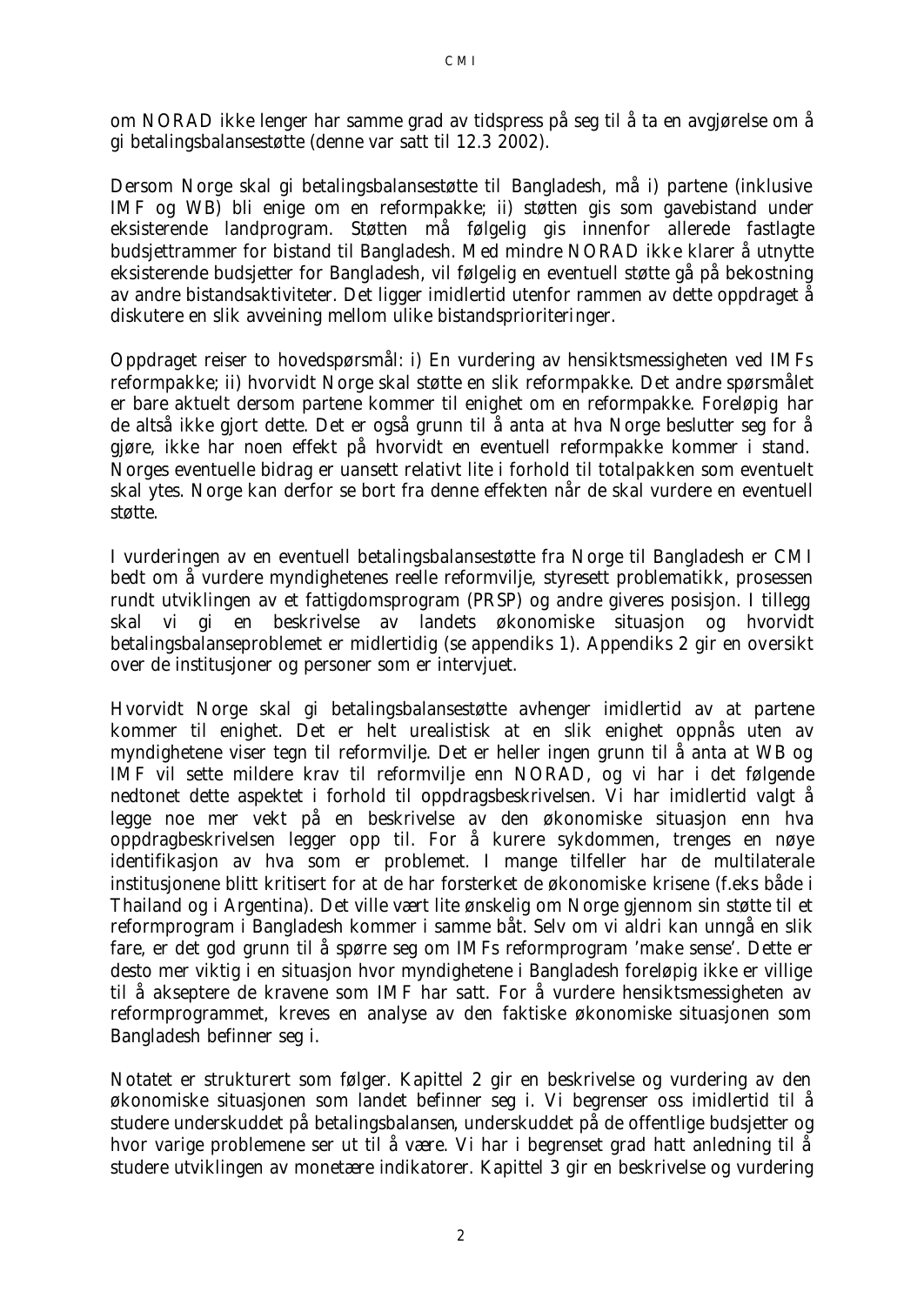av IMFs reformpakke (på grunnlag av de informasjoner vi har om den). Vi fokuserer på kravet om fleksible valutakurser og myndighetenes signaler om reformvillighet. Dette er spesielt viktig fordi det er nettopp på disse områdene forhandlingene foreløpig har strandet. Kapittel 4 diskuterer hvorvidt Norge skal gi betalingsbalansestøtte. I denne vurderingen legger vi til grunn at betalingsbalansestøtte representerer en form for programbistand, og vi tar derfor utgangspunkt i etablerte kriterier for når programbistand er mest effektiv.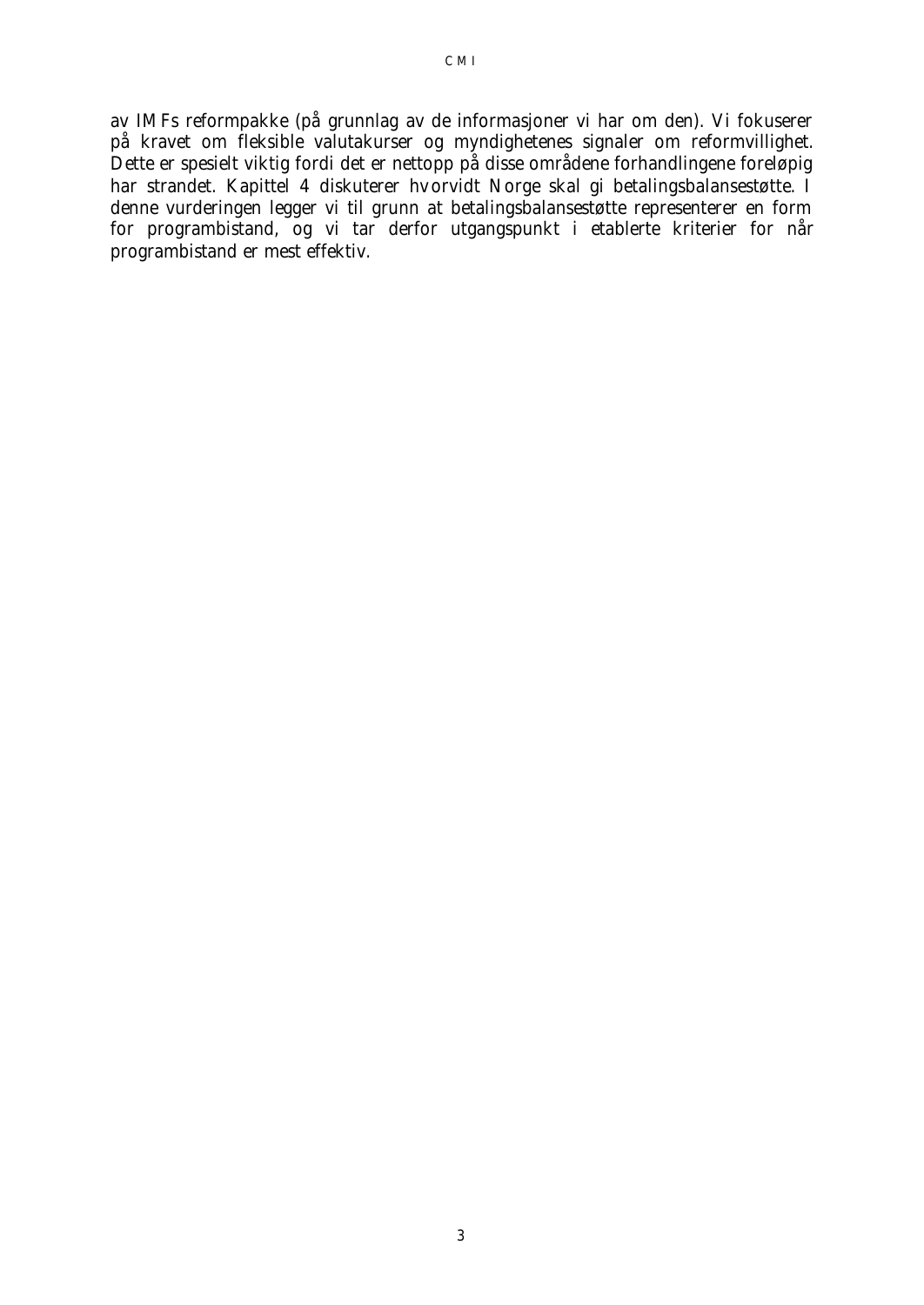# **2 Den økonomiske situasjonen**

Bangladesh hadde en vekst i BNP på 6% i FY2001 og en lav inflasjon (om lag 2%). De fleste utviklingsland ville vært fornøyd med slike vekstrater. Likevel er både bilaterale og multilaterale donorer, myndighetene og representanter for det sivile samfunn relativt enige om at Bangladesh er inni en konjunkturnedgang. Noen vil også betegne det for en økonomisk 'krise'. Det er ikke riktig å si at Bangladesh er i en krisesituasjon som den vi opplevde i Indonesia eller Thailand på slutten av 1990 tallet. Det er sterke restriksjoner på kapitalbevegelsene, og Bangladesh har fortsatt minimalt med kortsiktig gjeld – noe som gjør spekulative kapitalbevegelser mindre sannsynlig enn i de førstnevnte tilfellene. I tillegg har IMF bl.a. som følge av Asia–krisene, iverksatt tiltak for å få større oversikt over slike kapitalbevegelser.

Denne 'krisen' har to kjennetegn:

- ubalanse i utenriksøkonomien (målt ved en nedgang i valutareservene),
- ubalanse på de offentlige budsjetter (målt ved nivået på det offentlige budsjettunderskudd som andel av BNP).

Dette er i og for seg to sider av samme sak siden et offentlig budsjettunderskudd enten fortrenger nettoeksporten eller private investeringer (vanligvis fortrenges begge deler).

Uten at en iverksetter reformer, regner WB med at økonomien sannsynligvis vil vokse videre, men med noe lavere vekstrater enn de foregående år. Likevel er det altså en *felles oppfatning* av at økonomien befinner seg i en krisesituasjon og at økonomiske reformer er nødvendige. Dette skulle *lettere muliggjøre* nødvendige reformer i Bangladesh.

De involverte parter er imidlertid uenige om:

- hva som er årsaken til krisen og derved hvilke virkemidler som mest effektivt kan benyttes for å redusere effekten av krisen;
- hvor fort en skal gå fram i reformprosessen (særlig knyttet til privatisering av statseide selskaper);
- sekvensen i reformprosessen (for eksempel lokalt versus sentralt nivå, juridisk versus finansiell reform).

Vi har imidlertid lite konkret kjennskap til hva IMF pakken innebærer mhp de to sistnevnte faktorer. Vi vil derfor fokusere på den førstnevnte faktoren knyttet til kriseforklaring.

Det er en tendens til at myndighetene vektlegger at krisen er skapt utenfra gjennom sjokk i utenriksøkonomien, mens donorene i større grad fokuserer på innenlandske forklaringsmekanismer, fortrinnsvis relatert til statens budsjettpolitikk og deres reformvilje. Videre er donorene mer utålmodige enn hva som er tilfellet for myndighetene, og de ønsker at reformene blir igangsatt raskt. Dette er typiske ulikheter i forbindelse med reformprosesser.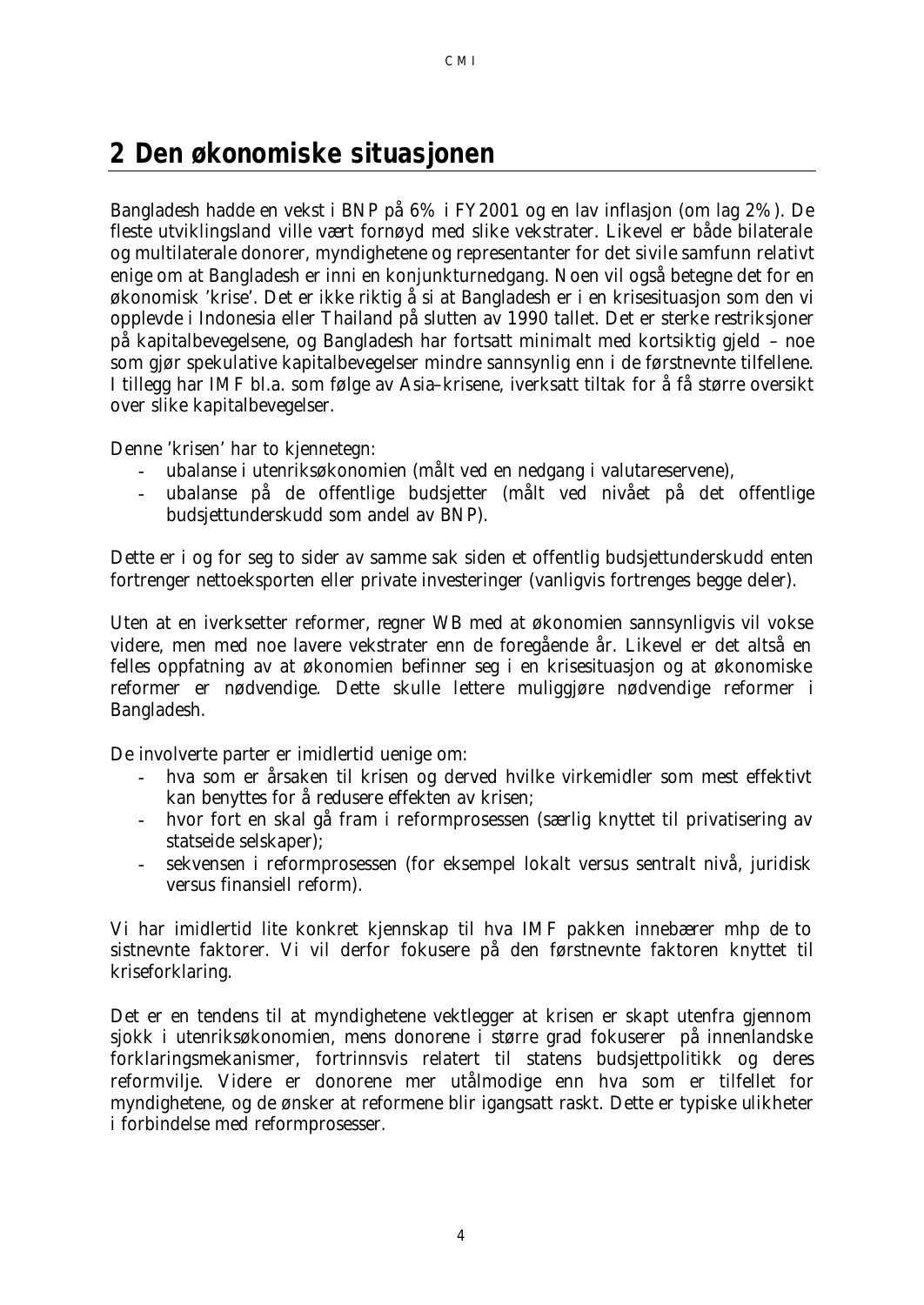### **2.1 Utenriksøkonomi -reduksjon i valutareserver**

De fleste u-land, Bangladesh inkludert, har underskudd på sin driftsbalanse ('current account') overfor utlandet. Dette innebærer at landets sparing ikke er stor nok til å finansiere de innenlandske investeringer – noe en heller ikke kan forvente av et land i en utviklingsprosess. Det er imidlertid et større problem dersom et slikt underskudd ikke lar seg finansiere gjennom nettokapitaltilstrømninger ('capital account') som direkte investeringer eller lån, herunder bistand. I så fall vil landet under et system med *faste valutakurser* måtte tære på sine valutareserver. Det er nettopp dette som har skjedd i Bangladesh. Bangladesh' valuta er bundet ('pegged') til et veid gjennomsnitt av valutaen til landets viktigste handelspartnere. Valutakursen er imidlertid tillatt å variere ('spread') inntil en Tk innenfor denne rammen, og myndighetene har tært på valutareservene for å finansiere underskuddet.

Ifølge Bangladesh Bank, utgjorde valutareservene (regnet brutto) i Bangladesh 1 117 million USD pr. 6.2 2002. Dette utgjør i overkant av seks ukers import. Til sammenligning utgjorde valutareservene omlag 2,2 måneders import i 1999. Valutareservene har blitt halvert siden 1995 (se appendiks 3), men denne prosessen har skjedd gradvis. Nettoreservene har falt mer enn bruttoreservene siden en økende del av valutareservene eies av private banker.

IMF anbefaler at et lands valutareserver skal kunne finansiere 3-4 måneders import. Vi har altså sett en *trend hvor valutareservene faller langt under det som vanligvis antas å være nødvendig for et land.* Dette er et særlig problem i en situasjon hvor myndighetene benytter seg av faste valutakurser og kapitalbevegelsene er relativt frie. En må da som følge av svingninger på driftsbalansen, eller som følge av eventuelle kapitalspekulasjoner mot valutakursen, bruke valutareservene til å forsvare kursene. Bangladesh har imidlertid foreløpig lite kortsiktig gjeld i utenlandsk valuta (med unntak av gjeld til oljeselskapene), og det er begrensninger på kapitalbevegelsene.

Ser vi på utviklingen av de enkelte komponentene i betalingsbalansen for 2001, avtegner det seg imidlertid mer dramatiske utslag enn hva den ovennevnte nedgang i valutareservene skulle tilsi. Veksttakten i eksportverdien har blitt redusert fra en positiv vekst på 26,7% i 2000 til en negativ vekst på 10,9% i 2001 (se appendiks 4). Dette kan vanskelig betegnes som noe annet enn *et kraftig økonomisk sjokk*. Sjokket kom likevel 'gradvis'. Nedgangen i veksttakten startet allerede ved årsskiftet 2000/2001 og har eskalert hver måned siden dette. I oktober 2001 var eksporten hele 17,4% lavere enn året før (se appendiks 5). Dersom denne trenden vedvarer, er dette alvorlig fordi en går fra en høy vekstbane til en *lav vekstbane* for en sektor som har representert et viktig *lokomotiv* for den generelle økonomiske utvikling i Bangladesh.

Det er primært eksportverdien av *klær* som har blitt redusert (en reduksjon på i underkant av 10% i perioden juli-november 2001 i forhold til samme periode året før). Gjennomsnittsprisen har holdt seg relativt konstant, så hele nedgangen har skjedd gjennom en reduksjon av eksportvolumet. Ifølge kleseksportørenes interesseorganisasjon (BGMEA), er det særlig eksporten til USA som har blitt redusert. For rekeeksporten er bildet noe annerledes. Her har et kraftig prisfall trukket eksportverdien ned (se appendiks 5b).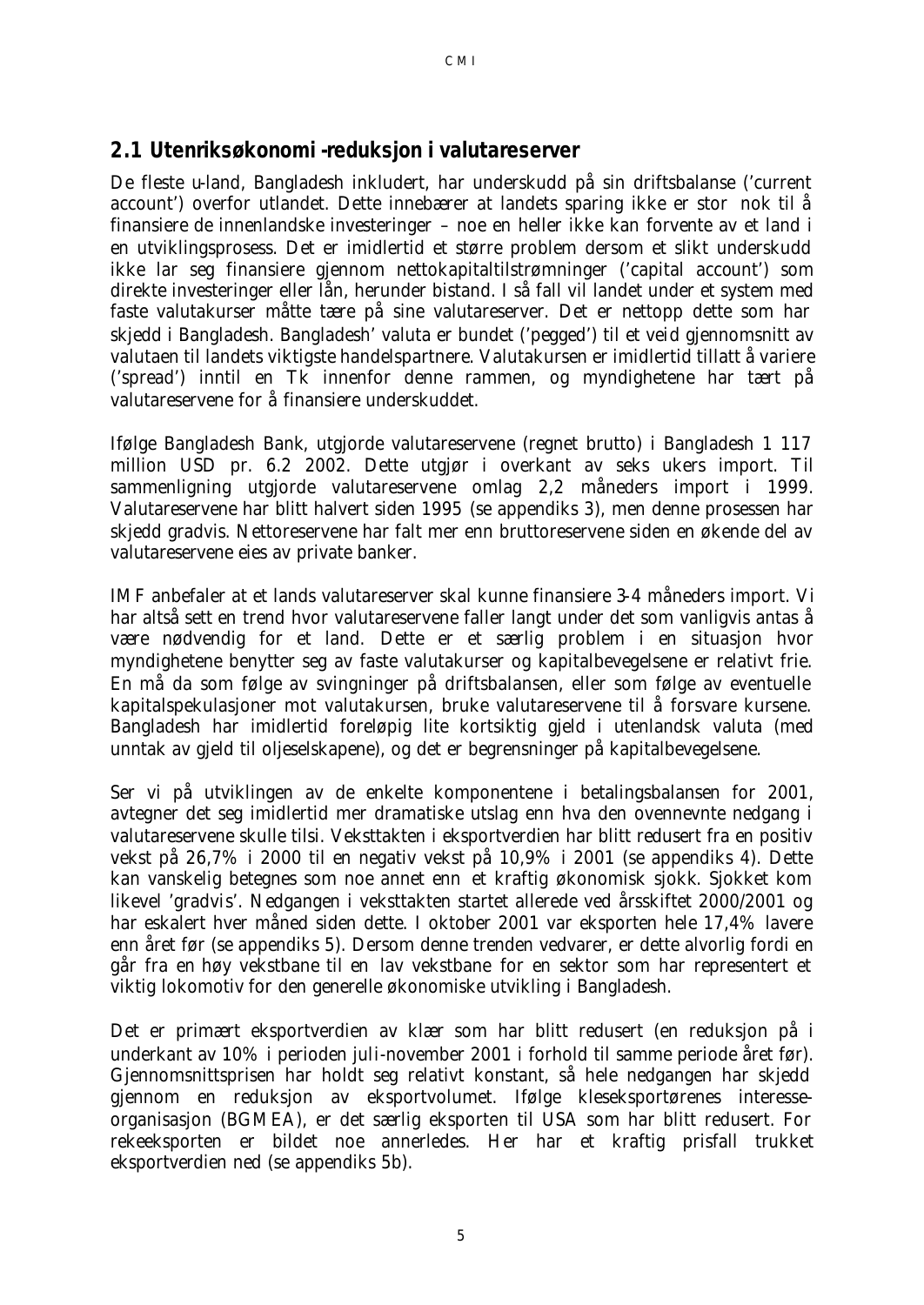Etter en nedgang i overføring av arbeidsinntekter opptjent i utlandet ('remittance') i FY2001, skjedde det en dramatisk økning av slike overføringer høsten 2001. I september og oktober 2001 økte overføringene med henholdsvis 25% og 36% i forhold til samme periode året før. For 2001 under ett, økte overføringene med 20%. Økningen i overføringene nøytraliserte delvis svikten i eksportinntektene.

Siden 75% av eksportinntektene kommer fra eksport av klær, og mesteparten av innsatsfaktorene (stoffene) er importert, reduserte importen med 5,4% i 2001. Også dette nøytraliserte virkningen av eksportnedgangen.

Bistand derimot, har hittil ikke nøytralisert eksportsvikten. For perioden juli til oktober 2001, økte MLT lånene med 82 millioner USD i forhold til samme periode året før, dvs omlag på størrelse med reduksjonen i matvare-og varebistand. Ser vi på utnyttelsen ('disbursement') av den totale bistand for perioden juli-november 2001, ser vi også at utnyttelsen ikke har økt i forhold til året før (se appendiks 6). 2.2 Offentlig budsjettunderskudd

Det offentlige budsjettunderskuddet (for sentralmyndighetene) reduserte til 6% av GDP i FY01 sammenlignet med 6,2% i FY00. Budsjettunderskuddet er likevel høyere enn gjennomsnittet for lavinntektsland. *Dette er bekymringsfullt og kan ikke vedvare.* 

Den viktigste årsaken til nedgangen i budsjettunderskuddet var en sterk vekst i skatteinngangen som økte med 0,9% fra 8,5% av GDP i FY00 til 9,4 i FY01. Bangladesh har likevel en lav skatteinngang sammenlignet med gjennomsnittet for lavinntekstland og sammenlignet med andre land i Sør-Asia, og mesteparten av skatteinngangen er relatert til skatt på importvarer (se appendiks 7).

Utgiftsvektsten derimot, økte i samme periode fra 14,7% til 15,4% av GDP (se appendiks 8). Til tross for at dette er bekymringsfullt, er det likevel lavere enn gjennomsnittet for lavinntektsland (17%).

Tapene i de statlige bedriftene (SOE) har syvdoblet seg i løpet av de siste to år fra Tk 4,5 mrd i FY99 til Tk 33,1 mrd i FY01. Det er de statlige selskap innen olje, jute og elektrisitetsforsyning som har de største tap. De statlige selskapene legger beslag på omlag 1/3 av investeringene i ADP, hvorav investeringene i elektrisitetssektoren (BPDB) er det viktigste 'sluket' (se appendiks 8). I tillegg til ADP, finansieres noe av tapet utenfor de ordinære budsjetter. Det konsoliderte budsjettunderskudd inkluderer slike tap og utgjorde omlag 7,9% av GDP i FY01. Donorene er særlig opptatt av at myndighetene skal redusere sine utgifter til tapsbringene SOE.

Budsjettunderskuddet er i hovedsak finansiert gjennom innenlandske låneopptak (utgjorde 3,5% av GDP i FY01). Dette må en forvente har en 'crowding out' effekt i den private sektor både for bedriftene gjennom deres lånemuligheter og dermed private investeringer, men også mhp privat konsum. Også i Bangladesh, må en forvente at konsumentene i noen grad tar høyde for at dette budsjettunderskuddet på et eller annet tidspunkt må tilbakebetales. En antesipering av at skattene vil øke i framtiden, trekker i retning av at dagens private konsum reduseres. På denne måten vil myndighetenes 'stabiliseringspolitikk' nøytraliseres gjennom redusert privat aktivitet.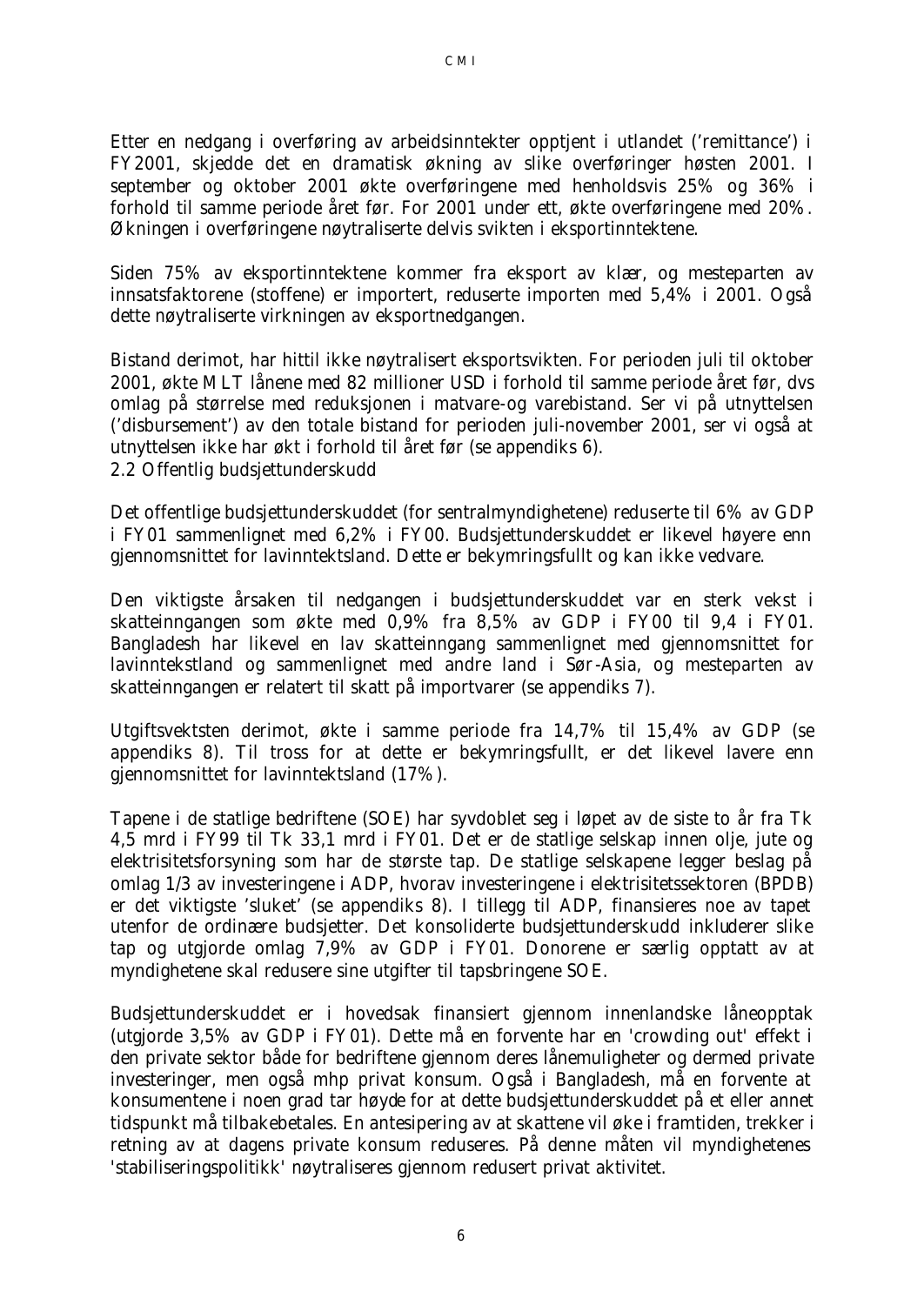Det er særlig bekymringsfullt at myndighetene kan instruere Bangladesh Bank til å gi lån til de statlige selskapene. I løpet av 2001 økte den innenlandske kredittilførselen fra Bangladesh Bank til myndighetene med omlag 60%.

*Uten en økt innenlandsk ressursmobilisering gjennom økte skatter, kan ikke Bangladesh opprettholde et slikt utgiftsnivå uten at det får konsekvenser for private investeringer eller utenriksøkonomien. En kan neppe argumentere for at det er budsjettunderskuddet som har brakt Bangladesh inn i den nåværende krise (selv om det er mange donorer som faller for den fristelsen). Vi vil i stedet argumentere for at budsjettunderskuddet gir Bangladesh mindre albuerom for å handtere en krise som har oppstått i utenriksøkonomien.* 

Er budsjettet for FY2002 tilpasset en slik virkelighet? I budsjettet som ble lagt fram av den forrige regjering, stipulerte man en kraftig reduksjon i budsjettunderskuddet (til 5,4% av GDP).

De sentrale forutsetningene for dette var:

- Kraftig vekst i skatteinntekter (13%)
- Reduksjon i offentlig utgifter (til 15,2% av GDP)
- Økning av bistand fra 2,5% av GDP til 2,8% av GDP

Verdensbanken betegner budsjettet som et skritt i positiv retning, men er bekymret for at det er overoptimistisk. Bortsett fra etablering av både en *skatte- og utgiftskommisjon*  er det få nye virkemidler som er tatt i bruk for å oppnå de forutsetningene som budsjettet hviler på.

Det er ikke uvanlig at et lands utgiftsvekst øker i forbindelse med et valg. Det er derfor grunn til å anta at den nye regjeringen, i hvert fall i begynnelsen av valgperioden, bedre er i stand til å kontrollere utgiftsveksten enn den forrige regjeringen.

#### **2.3 Krisen er ikke midlertidig – behov for betalingsbalansestøtte**

Det akutte problemet landet står ovenfor er landets valutareserver. Uten en endring av valutakursregime, kraftige nedskjæringer på offentlige utgifter eller økte skatter (dette er i praksis IMF's reformstrategi), kan landet bedre sin betalingsbalanse gjennom:

i) å redusere importoverskuddet; ii)øke overføringer av arbeidsinntekter opptjent i utlandet; iii)motta økt bistand eller investeringer fra utlandet

Det siste alternativet ser ikke ut til å være en reell opsjon uten at landet viser reformvillighet. Vi antar videre at inntil spørsmålet om gasseksport blir nærmere avklart internt i Bangladesh, er det lite realistisk at landet vil motta økte utenlandske direkte investeringer siden det er i denne sektoren en må forvente eventuelle store utenlandske direkte investeringer. Med stor fare for devaluering er det heller ikke realistisk å forvente økte porteføljeinvesteringer. La oss derfor i første omgang konsentrere oss om de to andre opsjonene. Dette kan betraktes som et slags 'baseline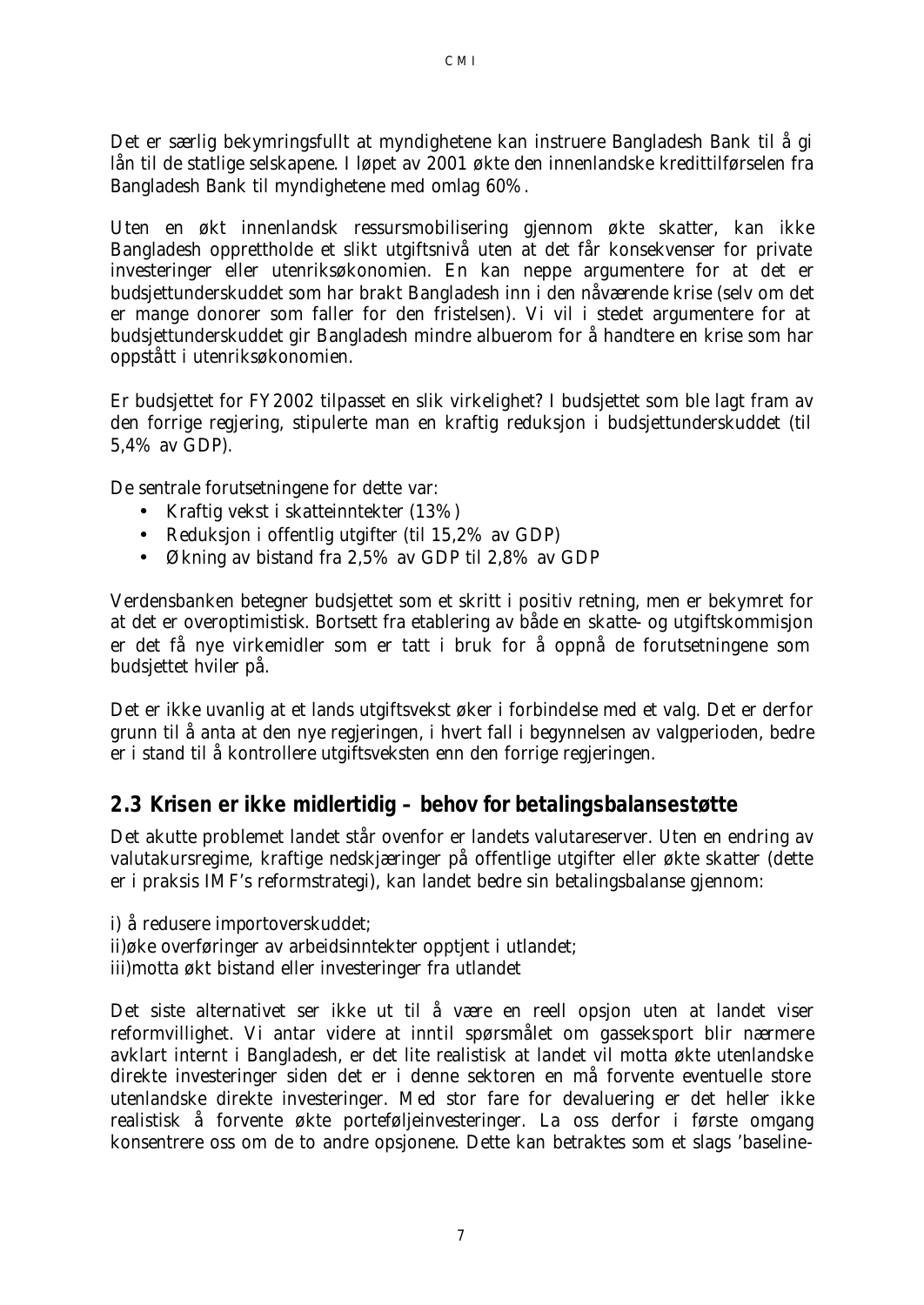scenarie'. Er det realistisk på kort sikt at importoverskuddet reduseres eller at de private overføringene øker? IMFs krisepakke vil vi diskutere nærmere i neste kapittel.

Vi viste ovenfor at vekstakten for eksporten har vist en gradvis nedgang. Det er særlig nedgangen i klesindustrien som har bidratt til reduksjonen. Til tross for alle problemene i Bangladesh, har denne industrien tradisjonelt klart seg godt. Bare i perioden juli til desember 2001, reduserte eksporten av klær med USD 180 millioner i forhold til året før. På årsbasis utgjør dette omlag det samme beløp som donorene nå forhandler om å gi som en reformpakke. Produksjonsindeksen for klær ble redusert fra 736 i oktober 2000 til 559 i oktober 2001 (se appendiks 9).

Det er flere forklaringer på denne nedgangen, men den viktigste er nok at det har vært nedgangskonjunktur i det viktigste ekportmarkedet (USA). Samtidig har amerikanerne gjennom Trade & Development Act, 2000 gjort sitt attraktive importmarked åpent for tollfri import fra Karibiske land (for eksempel Honduras og Guatemala) og fra landene i Det sørlige Afrika. Dette har skapt en økt konkurransevridning i forhold til Bangladesh som ikke har slike preferansefordeler i det amerikanske markedet. Klær er unntatt fra GSP behandling i USA og USA opererer med MFN tollsatser på klær på omlag 20%. Disse kommer til anvendelse på Bangladesh, men ikke på land i Karibien, Mexico eller utvalgte land i Afrika som altså kan eksportere tollfritt til det amerikanske markedet.

De ovennevnte land har i økende grad blitt en viktig konkurrent til Bangladesh. Den fatale hendelsen den 11 september 2001 har forsterket en slik negativ trend bl.a. som følge av mindre reiseaktivitet (med påfølgende færre innkjøp) for de utenlandske kjøpere.

Det er ingen tegn som tyder på at eksporten er i ferd med å øke igjen. I så fall ville produsentene merke en økt ordretilgang. En slik økt ordretilgang ville materialisert seg i at produsentene ber om kortsiktige valutalån for å finansiere import (L/C eller 'letter of credits) av nødvendig innsatsvarer. I klesindustrien er det vanlig med et tidslag på omlag 2-3 måneder fra L/C er åpnet til produktet er levert for eksport. Ser vi på utviklingen i L/Cs, for oktober og november 2001, viser de en kraftig reduksjon i forhold til samme periode året før. Dette gjelder generelt og for klessektoren spesielt.

Nå vil noen hevde at EBA ('Everything But Arms') initiativet tatt av EU representerer en ny mulighet for Bangladesh. Vi har imidlertid vist at dette ikke er tilfelle bl.a. fordi Bangladesh ikke kan oppfylle opprinnelsesreglene for klær (Hagen, Mæstad og Wiig, 2001).<sup>3</sup> EU hevder at det foreligger noen nye muligheter innenfor jordbrukshandel. Ser vi på rekeeksporten, er den imidlertid i fare for å bli totalt utradert fordi det hevdes at rekene ikke tilfredstiller de kvalitetskrav som stilles i det europeiske markedet. Eksport av ris kan imidlertid representere en ny mulighet (se Wiig et. al, 2002).<sup>4</sup>

l

<sup>3</sup> Rune Jansen Hagen, Ottar Mæstad and Arne Wiig. *Economic impacts on the least developed countries of the elimination of import tariffs on their products*, 2001, 88pp.

http://odin.dep.no/archive/udvedlegg/01/02/2073\_004.pdf

<sup>&</sup>lt;sup>4</sup> A. Wiig, O. Mæstad, A. Milford og Ø. Skari. 2002. Kan vi kjøpe mer fra våre samarbeidsland? Hvem vet hva og hvordan. CMI Report R 2000:3.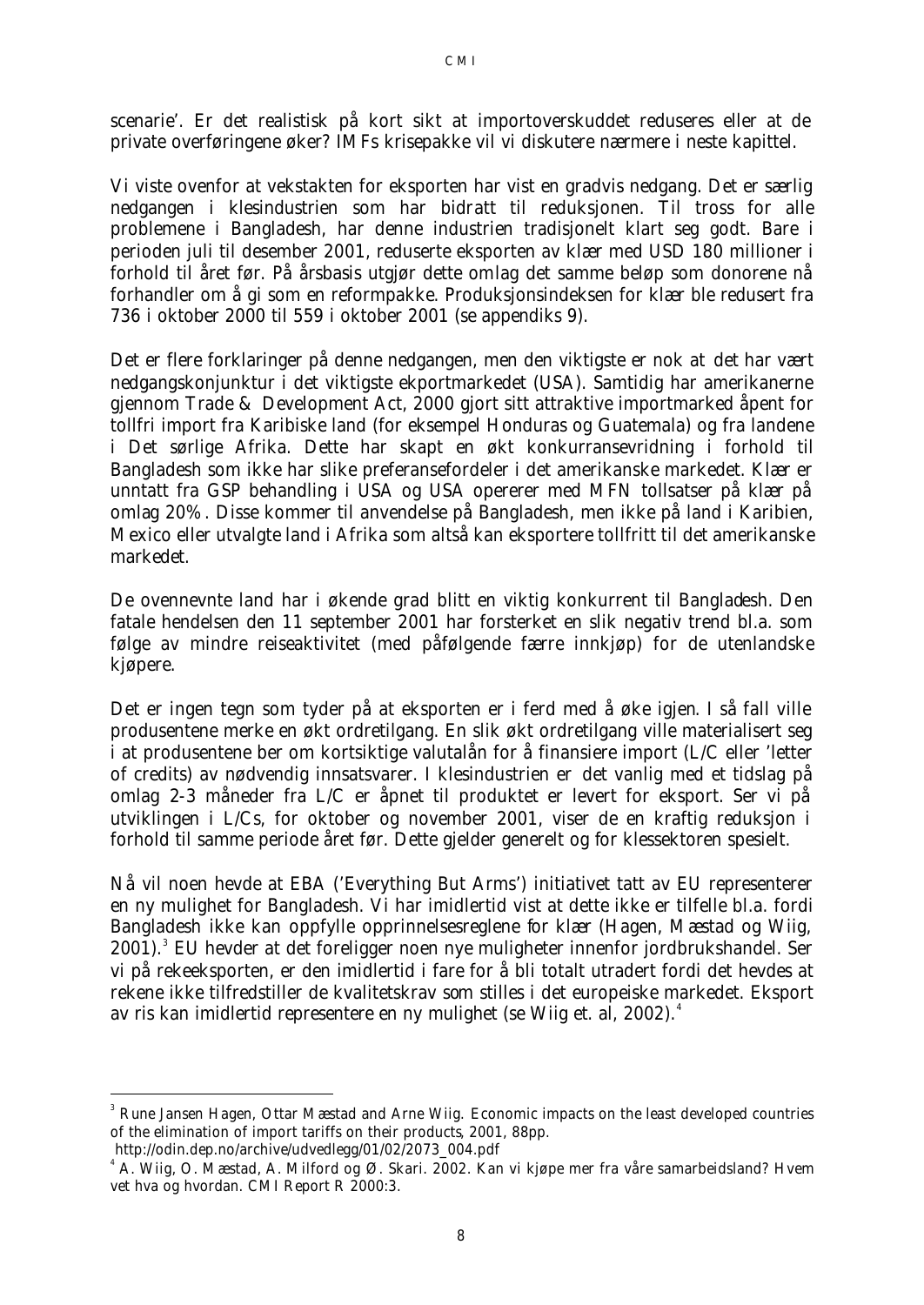I vissheten om at eksportindustrien i Bangladesh står ovenfor enorme utfordringer og at rene handelstiltak som EBA-initiativet representerer i begrenset grad kan løse de problemene som Bangladesh står overfor, har EU som den eneste donoren vi har intervjuet igangsatt et bistandsprogram for å stimulere eksporten av klær fra Bangladesh. Det er imidlertid uklart hva som er innholdet i dette programmet.

I 2004 vil multifiberavtalen fases ut. Hittil har verken EU eller USA liberalisert de produktkategoriene hvor Bangladesh er virkelig store. Når en tar bort kvotene på disse produktkategorier, vil store konkurrenter som Kina lettere få innpass i de store importmarkedene som EU og USA representerer. En slik utvikling har vi eksempelvis sett i Norge etter at vi kuttet ut kvoteordningene på klær. Dette vil øke omstillingsproblemene i Bangladesh ytterligere.

Vi kan heller ikke se at en endring av myndighetenes finanspolitikk vil ha noen vesentlig effekt på eksporten fra Bangladesh. En stram finanspolitikk kan imidlertid redusere importen. En overgang til et flytende valutakurssystem kan stimulere til økt eksport dersom dette bidrar til at valutakursen depresieres.

Når det gjelder arbeidsinntektsoverføringer for utlandet, var de spesielt høye høsten 2001. Dette skyldes delvis at myndighetene opprettet nye utenlandsske filialer og gjorde det lettere å overføre midler. De reduserte også satsene for kommisjon. Særlig overføringene fra USA og Saudi Arabia økte i forhold til året før. Samtidig var de også et resultat av at gjestearbeidere i utlandet fryktet for fastfrysing av deres bankonti som følge av 11. september. Verdensbanken regner veksten i overføringene som et midlertidig fenomen, og en kan neppe anta en ytterligere vekst.

#### *Oppsummering*

l

Det er ingen tegn som tyder på at problemene i utenriksøkonomien er midlertidige. Landet står ovenfor betydelige omstillingsproblemer i sin næringsstruktur. Det er imidlertid foreløpig ikke slik at underskuddet i utenriksøkonomien har ført til at importørene møter finansielle restriksjoner ved importen av innsatsfaktorer til industrien.

Det er i hovedsak to virkemidler som kan brukes til å rette opp ubalansene i utenriksøkonomien. Det ene er å målrette virkemidlene overfor eksportindustrien. Styrken med dette virkemiddelet er at en fokuserer direkte på det som er problemet på kort sikt – nemlig svakheter i utenriksøkonomien. Svakheten er at slike virkemidler ikke gjør noe med de faktorene som påvirker det generelle 'businessklimaet' i Bangladesh (f.eks godt styresett og riktige prissignaler). Det andre virkemidlet er å gå over til et system med flytende valutakurser som 'linkes' opp til en reformprosess (dvs en eller annen variant av IMF pakken som nå diskuteres). Tilnærmingene kan også kombineres. Uansett tilnærming, indikerer analysen i kapittel 2 at det er det et behov for betalingsbalansestøtte. At Collier og Dehn (2001:10) har vist at bistand kan virke effektivt i økonomier som er utsatt for økonomiske sjokk, styrker argumentet om betalingsbalansestøtte.<sup>5</sup> Vi vil nå diskutere hensiktsmessigheten med en reformpakke.

<sup>&</sup>lt;sup>5</sup> P. Collier og J. Dehn. 2001. Aid, Shocks, and Growth. World Bank. Policy Research Working paper 2688.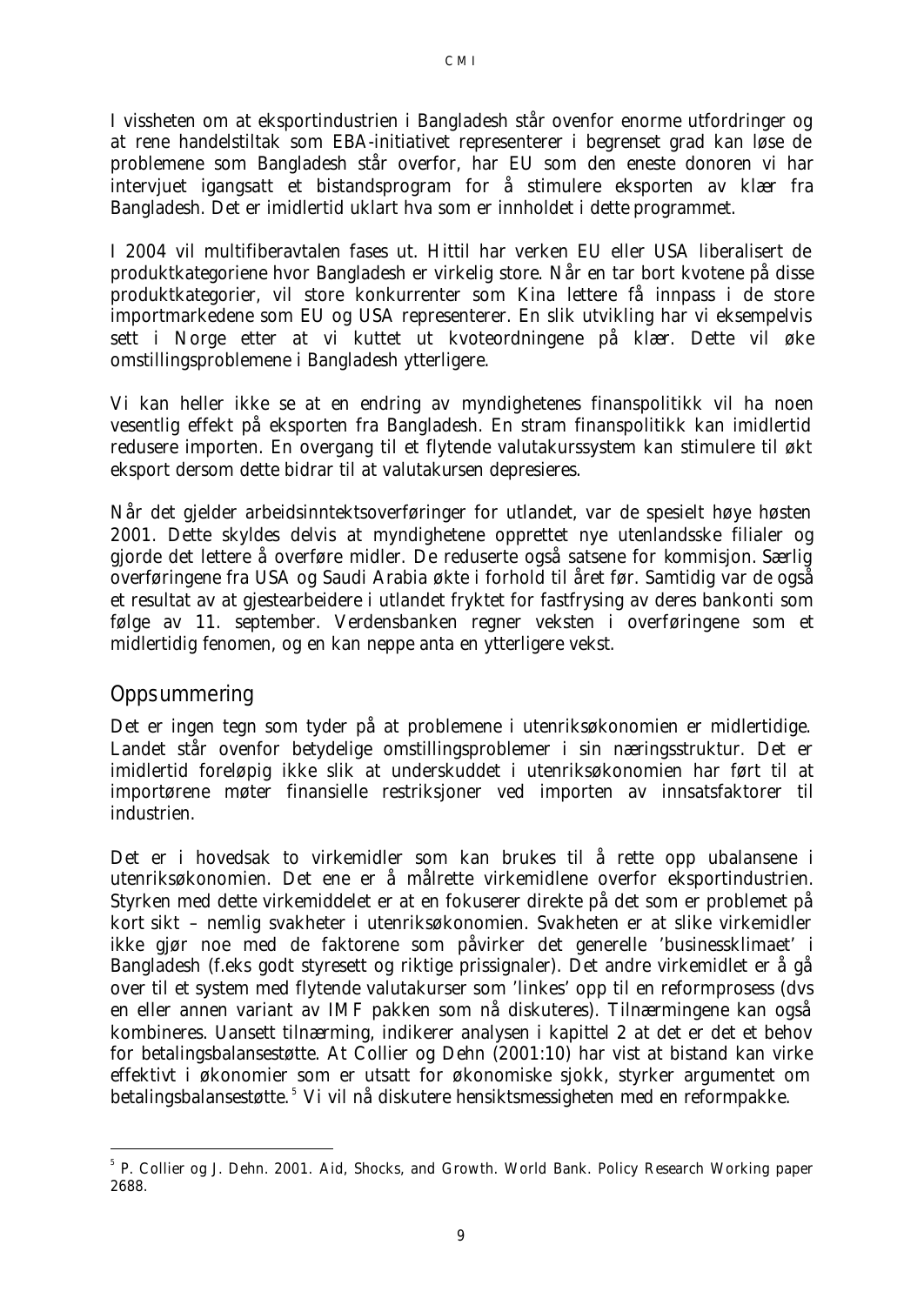# **3 IMFs reformpakke**

Bangladesh har en kvote i IMF på 533 millioner SDR (eller omlag USD571). Bangladesh' gjeld til IMF beløper seg til SDR 138 milloner (i Juni 2001). En detaljert oversikt over Bangladesh' transaksjoner med IMF er gitt i appendiks 10.

Bangladesh har hatt en rekke SBA (Stand-by Arrangement) og CCF (Compensatory Financing Facilities) med IMF. Alle disse kortsiktige lånene er imidlertid av eldre dato. Med unntak av 'nødlånet' i tilknytning til oversvømmelse i 1998, må vi helt tilbake til 1990 hvor IMF igangsatte et strukturtilpasningsprogram (ESAF) program i Bangladesh.

På kort sikt ønsker myndighetene primært et CFF lån – ikke en SBA. Dette er et lån på mellomlang sikt (ca 3 år og med et rentenivå på omlag 3%) og Bangladesh kan låne opptil 45% av sin kvote (dvs omlag USD 300 millioner). Et CFF lån kan imidlertid bare gis i en situasjon hvor eksportfallet er midlertidig og oppstår som følge av forhold utenfor myndighetenes kontroll. Det siste kriteriet er delvis oppfylt, men som vi viste ovenfor er det tvilsomt om betalingsbalanseproblemet er midlertidig med mindre myndighetene gjennomfører en politikk som reduserer importoverskuddet. Det er dermed urealistisk at Bangladesh får innvilget hele lånerammen for CFF. I tillegg er det et vilkår for å innvilge CFF at landet også har inngått en SBA. IMF setter det som et absolutt krav i forhandlingene at CFF linkes opp til en SBA. En SBA krever imidlertid at landets betalingsbalanseproblemer har evne til komme seg igjen ('resolved' or recovered) innen en relativ kort tidsperiode. Dette har vi allerede argumentert for er relativt usannsynlig. Dette er også en av forklaringene på at IMF setter strenge krav for å yte lånet.

Det foreligger ikke noen klare spesifikasjoner om hvilken kondisjonalitet som IMF setter for å innvilge en kortsiktig lånepakke. Det er derfor vanskelig å ha et klart bilde av *kostnadene ved reformprosessen*. Det er imidlertid helt klart at IMF krever at myndighetene gir troverdige signaler på at de vil:

- Gå over til fleksible valutakurser
- Redusere offentlige utgifter (inkludert utgifter over ADP)
- Gi sentralbanken uavhengighet

Verdensbankens kondisjonalitet er relatert til spørsmål om 'governance', eksempelvis privatisering av de statseide selskapene, spesielt jutemøller, og statseide banker.

På litt lengre sikt, ønsker myndighetene at CFF lånet konverteres til et PRGF lån (Poverty Reduction and Growth Facility). Dette er et langsiktig lån som gis for å løse langsiktige strukurelle problemer. Rentesatsen på et slikt lån er bare 0,5%, men krever at landet har laget en PRSP strategi. En slik prosess er igang og det vil foreligge et interim notat i løpet av juni 2002.02.12 (utføres ved Bangladesh Institute of Development Studies (BIDS)). Viktigheten av PRSP blir understreket ved at all IDA kreditt krever et PRSP program. Dersom IMF styret godkjenner et slikt program, gjelder dette også for WB. Det mest sannsynlige utfallet av de nåværende forhandlingene er nok en dialog om et PRGF lån.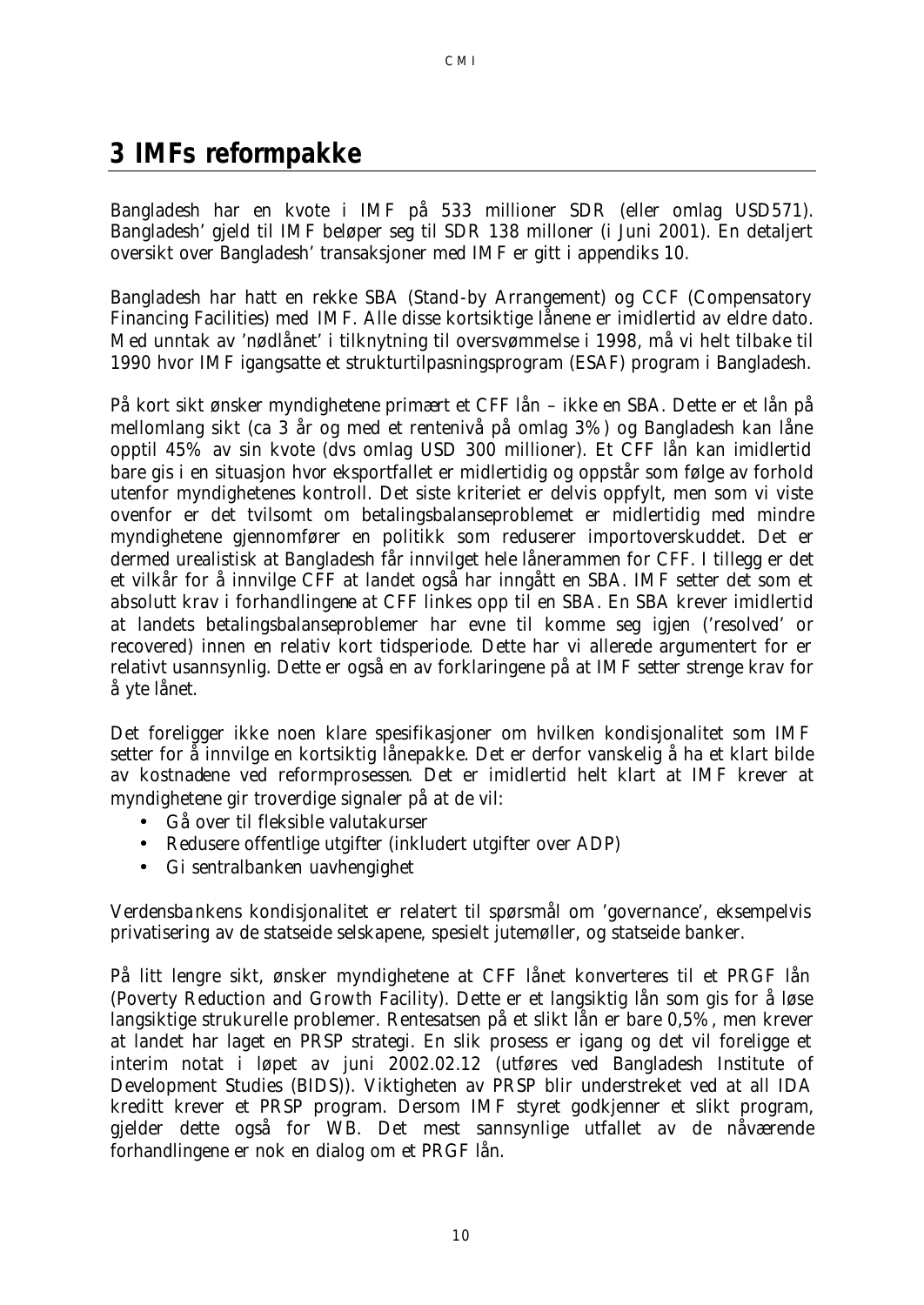CMI

Det er altså minst to prosesser som foregår samtidig i Bangladesh. Begge er på mange måter initiert av IMF, men en kan grovt sett si at mens SBA prosessen er styrt ovenfra (fra IMF) er PRSP prosessen i sterkere grad handtert av representanter fra det sivile samfunn i Bangladesh.

### **3.1 Gir kondisjonaliteten mening eller er kravene urimelige?**

Vi vil i dette avsnittet kort diskutere rasjonalet som ligger i de kondisjonalitetskrav som vi kjenner. Vi vil begrense oss til å diskutere kravet om fleksible valutakurser siden det er relativt allment akseptert og ukontroversielt at myndighetene må redusere deler av de offentlige utgifter. Dette betyr selvfølgelig ikke at en reduksjon i offentlige utgifter vil møte motstand hos de berørte parter. Det er imidlertid uklart hvilke utgifter IMF og WB ønsker å kutte foruten utgifter til offentlige bedrifter (SOE). Når det gjelder sentralbankens uavhengighet, er dette viktig fordi under det nåværende system kan myndighetene til enhver tid bruke sentralbanken som en pengeutsteder for egne utgifter, og de kan pålegge sentralbanken å finansiere underskudd i SOE. Ved å gi banken mer autonomi, legger myndighetene mer restriksjoner på sine muligheter for å finansiere sine utgifter.

#### *Fleksible valutakurser*

l

IMF hevder at en overgang til fleksible kurser vil gjøre det lettere for Bangladesh å tilpasse seg de endrete økonomiske rammebetingelser som eksportnedgangen representerer. I tillegg kan pengepolitikken brukes i stabiliseringsmessig øyemed - ikke for å opprettholde de faste valutakursene.

Nå eksisterer det ikke noen allment fasitsvar for hvilket type kurssystem som fungerer best for et land: faste, flytende eller noe midt i mellom.<sup>6</sup> Det er også uklart hva en legger i variable valutakurser. Få land lar kursene flyte helt fritt siden det vil føre til store svingninger i kursene og påfølgende ustabilitet i økonomien.

Ut fra en tradisjonell Keynesiansk makroøkonomisk modell for en åpen økonomi (Mundell-Fleming modell) gir imidlertid faste kurser mindre spillerom for bruk av pengepolitikken i stabiliseringsøyemed siden den må brukes for å opprettholde valutakursen, mens flytende kurser gir mindre rom for bruk av finanspolitikken. Siden finanspolitiske virkemidler både er viktig av stabiliseringsmessige årsaker, men også fordi finanspolitikken har en sterk effekt på fattigdomsutviklingen i Bangladesh (se Wiig, 2000), kan dette virke bekymringsfullt.<sup>7</sup> Ut fra nyere makroøkonomisk teori basert på intertemporale formueseffekter, er det kanskje ikke et slikt spillerom for finanspolitikken uansett. Konsumentene vet at budsjettunderskuddet må finansieres i framtiden, og dermed vil de private aktørene nøytralisere myndighetenes stabiliseringspolitikk gjennom økt sparing. Vi vil i det følgende derfor ikke legge avgjørende vekt på dette momentet ved vurderingen av fleksible kurser.

<sup>6</sup> Se eksempelvis R. Dornbush. 2001. Fewer monies, better monies. American Economic Review (2) 238- 242 som forsvarer 'currency board' - en ekstrem form for faste valutakurser . Stanley Fisher forsvarer fleksible valutakurser og angriper samtidig valutakurser som ligger mellom disse ekstremene (http://www.imf.org/external/np/speeches/2001/060101.htm. Se også John Williamson 2000. Exchange rate regimes for emerging markets: Reviving the intermediate option. Institute for International Economics.

 ${}^{7}$ A. Wiig. 2000. Bangladesh: Severe Poverty and a Well Functioning Economy? CMI Report, R 2000: 8.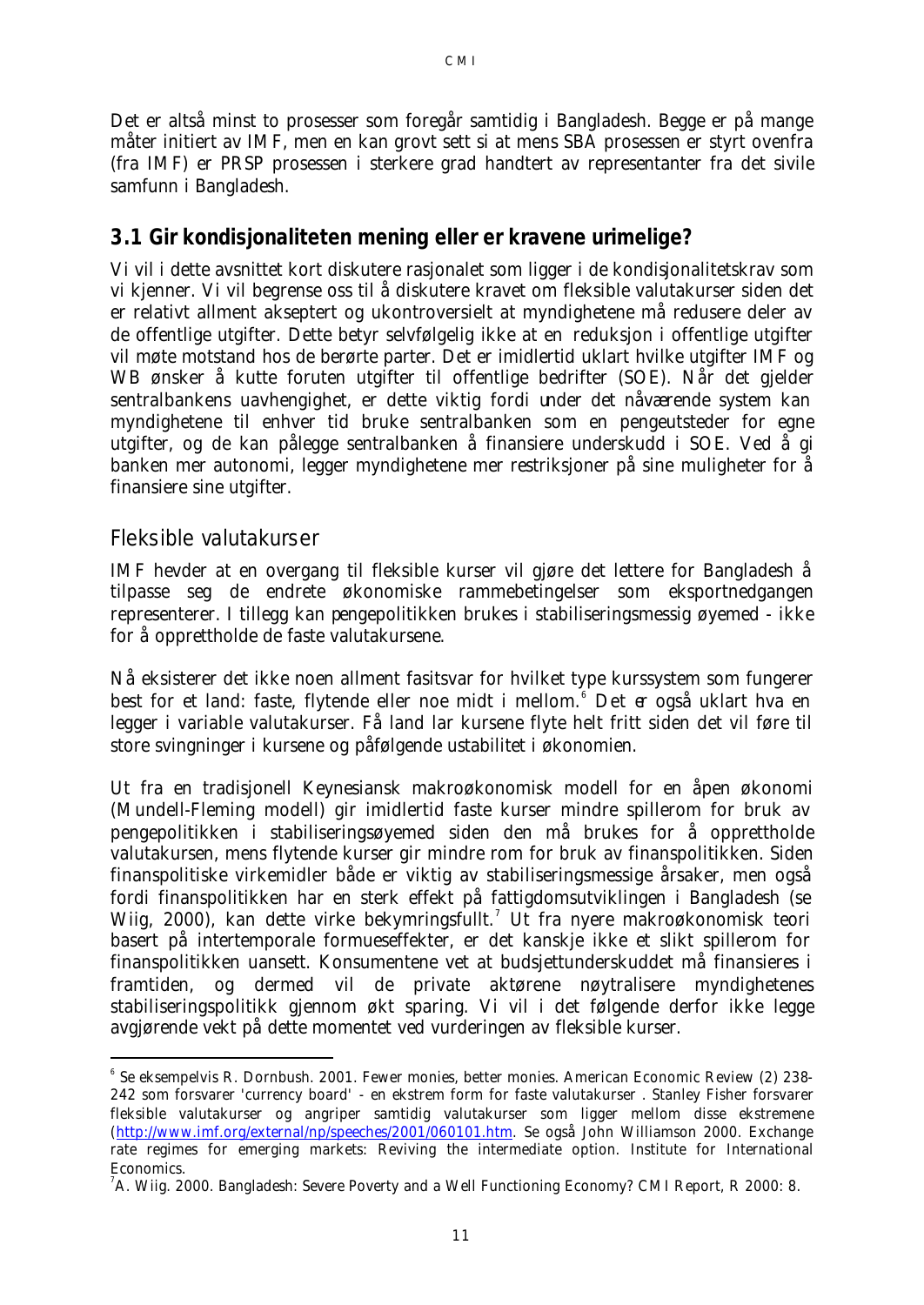Økonomer er uenige om valg av valutakurssystem- også innad i multilaterale finansinstitusjoner som WB og IMF. Det er imidlertid en stadig økende tendens til at land uttaler at de benytter seg av fleksible valutakurser. At myndighetene i mange land som sier de har fleksible valutakurser, i virkeligheten er redde for å la valutaen flyte fritt, og intervenerer, f.eks ved å bruke rentepolitikken for å påvirke valutakursen, gjør bildet enda vanskeligere (se G. Calvo og C. Reinhart, 2000).<sup>8</sup> Det som tilsynelatende betegnes for fleksible kurser er i realiteten noe annet som ligger imellom faste og flytende kurser. Når så Verdensbanken hevder at krisene har vært størst under fleksible kurser mens IMF hevder at en har hatt flest kriser med faste valutakurser, er det desto større grunn til å spørre seg hvorfor en kan være så sikker på at fleksible kurser er det beste for Bangladesh. Det er ikke mulig innen rammen av dette oppdrag å gi et fyllestgjørende svar på dette spørsmål. Men spørsmålet er viktig – ikke minst fordi det nåværende bruddet i forhandlingene er knyttet til dette punktet.

Vi vil begrense oss til å komme med noen generelle betraktninger.

- *Høy inflasjon.* Land med høyere inflasjon enn sine handelspartnere har større behov for å iverksette fleksible valutakurser for på denne måten å bedre godenes konkurransedyktighet. Dette gjelder særlig dersom landet av ulike grunner har vanskeligheter med å endre den nominelle valutakursen under et fastkurssystem. Bangladesh har imidlertid en lav inflasjon, og det er dermed liten grunn til å gå over til et system basert på flytende valutakurser av denne grunn.
- *Troverdighet til statsbanker*. Dersom statsbankens politikk har lav troverdighet, kan det være grunner til *å binde* valutaen. Dette setter begrensninger for bruken av pengepolitikken som må brukes slik at en opprettholder valutakursen. Oppnås tiltro til myndighetenes politikk, kan en dermed operere med lave renter og en oppnår en lav prisstigning. Dette skulle også tilsi at kursen skulle være fast – ikke flytende.
- *Underutviklet kapitalmarked.* I en situasjon som i Bangladesh hvor en har et underutviklet kapitalmarked, vil et system basert på fleksible valutakurser føre til at små kapitaltransaksjoner vil kunne ha store finansielle effekter. Også dette er et argument for faste kurser.
- *Kapitalmobilitet.* Det er vanskelig å opprettholde faste valutakurser ved høy grad av kapitalmobilitet. En kan ikke både ha faste valutakurser, perfekt kapitalmobilitet og en selvstendig pengepolitikk. To, men ikke tre av disse målsettinger kan opprettholdes samtidig. Skal et land kunne sterilisere (nøytralisere den pengemessige effekten) virkningen av internasjonale kapitaltransaksjoner på valutakursen, krever det at det lar seg gjøre å kunne føre en uavhengig pengepolitikk. Dette lar seg vanskelig gjøre i en situasjon med perfekt kapitalmobilitet og faste valutakurser. En økning av den innenlandske pengemengden (for eksempel som følge av betalingsbalansestøtte) som bidrar til en innenlandsk rentereduksjon, vil føre til at den utenlandske relative kapitalavkastning øker og kapital vil flyte ut av landet - noe som vil nøytralisere den opprinnelige økningen av pengemengden. Sterilisering har også vanligvis en kostnad når renten på innenlandske obligasjoner overstiger renten på valutareserver som plasseres i utenlandske banker. Sterilisering kan videre føre til høyere innenlandske renter. Under fleksible kurser derimot, kan myndighetene velge om de

l

<sup>&</sup>lt;sup>8</sup> G. Calvo og C. Reinhart, 2000. Fear of floating. IMF working paper September 2000.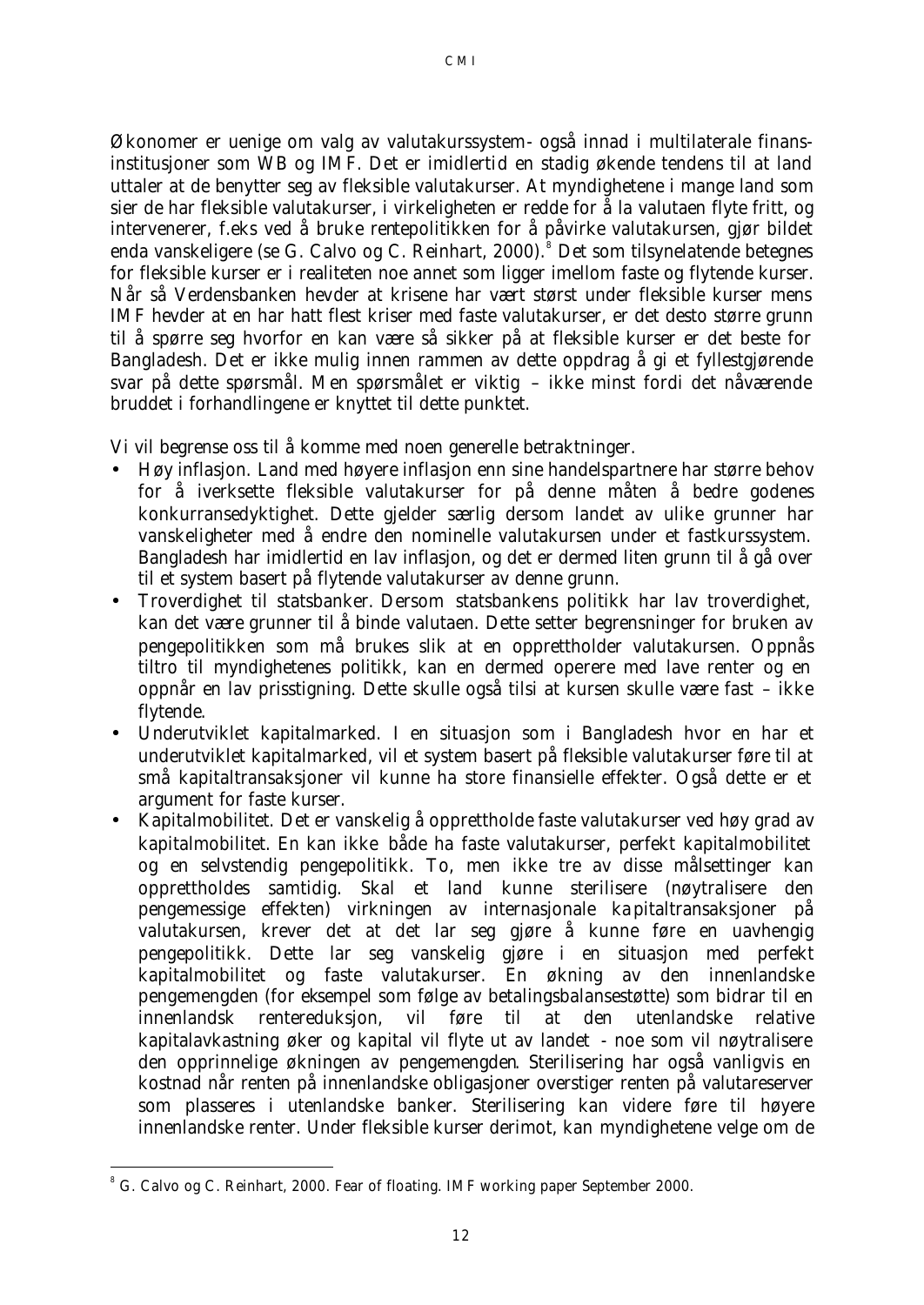vil sterilisere eller ikke. Nå er det imidlertid restriksjoner på kapitalmobiliteten i

Bangladesh. Behovet for en fleksibel kurs skulle således ikke være så sterk som under et system med perfekt kapitalmobilitet. Med gradvis liberalisering av kapitalmarkedet vil imidlertid behovet for fleksible vekslingskurser øke, og ved perfekt kapitalmobilitet og fleksible valutakurser vil eksogene sjokk nøytraliseres.

- Innenlandske rigiditeter i arbeidsmarkedet. I Bangladesh eksisterer det mange rigiditeter i faktor- og produktmarkedene. Det kan i slike situasjoner være lettere å foreta interne omstillinger gjennom endringer i valutakursen enn gjennom endringer i priser og lønninger internt i landet. Dette er et viktig argument for fleksible valutakurser.
- Små åpne økonomier er vanligvis tjent med faste kurser. Fleksible kurser skaper ustabilitet i valutakurser og kostnadene ved dette er høyest i små åpne økonomier. For Bangladesh' del, er dette imidlertid et argument i retning av fleksible kurser siden Bangladesh ikke er en spesielt åpen økonomi (eksporten utgjør omlag 16% av GDP).

På grunnlag av ovenstående drøfting, er det vanskelig å forstå kravet om fleksible kurser. Dette forsterkes fordi kursen i det uoffisielle markedet og det offisielle markedet synes å være identiske. En skulle da tro at det ikke var så nødvendig å gå over til et system basert på flytende kurser. I Global Economic Prospects 1988/89 argumenterer også WB for at faste kurser reduserer usikkerhet omkring valutakurser, bidrar til å beholde konkurransedyktighet og representere et anker for å opprettholde innenlandsk stabilitet.

Siden myndighetene er så skeptiske til å gå over til et system basert på flytende kurser, er det også sannsynligvis et uttrykk for at de er redde for at dette vil føre til en depressiering av valutaen. En slik depressiering kan erfaringsmessig være selvforsterkende fordi aktørene tror at valutaen vil depressieres ytterligere. Dette vil øke gjelden (opptatt i utenlandsk valuta) til både myndigheter og privatpersoner. En slik negativ formueseffekt, kan forsterke krisen ytterligere.

IMF på sin side, er naturlig nok bekymret for at et støtten under IMF-pakken skal brukes til å forsvare valutakursen. Dette unngår en ved fleksible kurser. I et system basert på faste valutakurser er det heller ingen automatiske mekanismer for at budsjettunderskuddet reduseres som følge av betalingsbalansestøtte eller at eksporten øker. Heller tvert imot. Staten kan øke sine utgifter og det er mer rom for import. Det er derfor spesielt viktig under et system med faste valutakurser at en slik støtte er koplet opp mot et reformprogram.

Vi skal nå diskutere troverdigheten i kravene og om myndighetene har mulighet til å gjennomføre dem.

### **3.2 Troverdigheten i kravene, signaler fra myndighetene og mulighetsområde**

Erfaringsmessig har kondisjonalitet hatt begrenset disiplinerende effekt på mottakere av bistand. En viktig grunn til dette er samaritanens dilemma: når samaritanen (giver) straffer de fattige etter at de ikke har oppfylt betingelsene som giver har satt, reduseres de fattiges velferd, og siden en reduksjon i deres velferd også reduserer samaritanens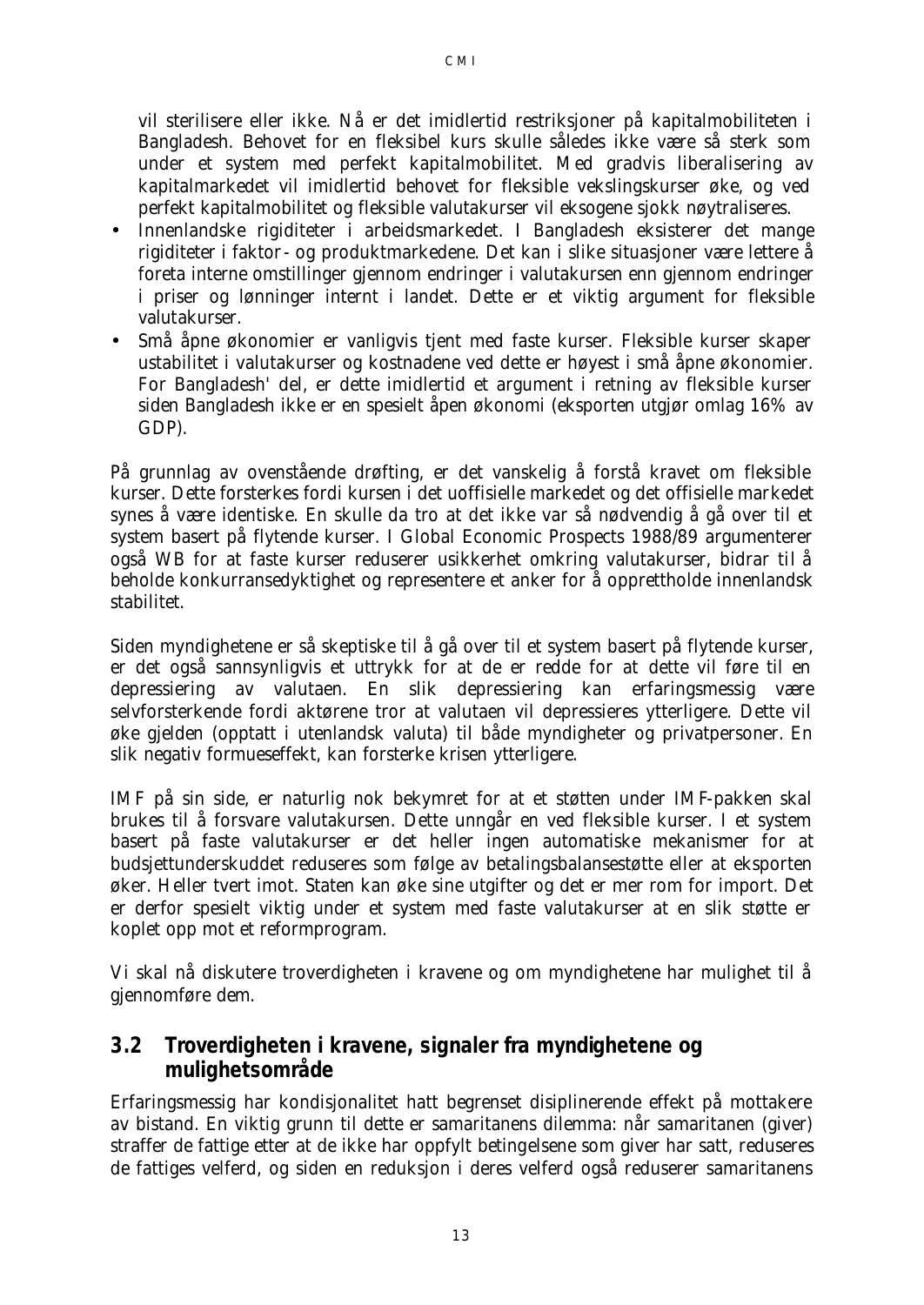velferd, gjennomføres ikke en slik straff. Dette vet mottaker, og tar dermed ikke hensyn til kondisjonaliteten som er satt. Nå er det vel neppe noen fare for at IMF er noen samaritan (selv om enkelte bilaterale donorer hevder at IMF er for 'bløde' i Bangladesh).

De multilaterale institusjonene forlanger imidlertid ikke at myndighetene skal gjennomføre reformene umiddelbart, men de forlanger at myndighetene (den nye regjering) må gi troverdige signaler på at de er villige til å gjennomføre slike reformer. Er det mer realistisk nå enn før at myndighetene er villig til å reformere? Ser vi noen tegn til dette? La oss kort oppsummere noen positive tegn i så måte:

- Myndighetene har redusert enkelte utgiftsposter under ADP
- Myndighetene har nylig gjennomført en devaluering
- Myndighetene har økt petroleumsprisen

l

- Finansministeren og ERD er mer åpne og pragmatiske i forhold til diskusjonen om reformer.
- Myndighetene har laget et 100 dagers program og stått til rette for hva de har gjort i løpet av denne perioden.
- Myndighetene har introdusert et monitoreringssystem for behandling av offentlige inntekter og utgifter.
- Det er ansatt private regnskapskontollører (regnskap og revisjon er i ferd med å skilles totalt)
- En har introdusert forskuddskatt (dette gjør det vanskeligere med skatteunndragelse)
- En har introdusert 'frimerker' på sigarettpakker. For å selge sigaretter, må en først kjøpe disse merkene. En er på den måten lettere sikret at en får oppdrevet indirekte skatter.
- Myndighetene har tatt tak i PRSP prosessen og det har vært konsultasjoner med det sivile samfunn om hvordan denne prosessen skal organiseres.

De viktige reformene mhp ombudsmannsordningen og finansiell sektorreform er imidlertid ikke gjennomført.

Til tross for at man kanskje ikke ser mange (men noen) signaler på at myndighetene er villige til å reformere, så er det kanskje mer viktig at nå er tiden inne for å 'kjøpe seg god politikk'.

Vi tror at mulighetene for å gjennomføre reformer er større nå enn hva de har vært de seinere år. Dette henger sammen med følgende forhold:

- Det er etablert en kriseforståelse i befolkningen. En ser at klesindustrien er hardt rammet.
- Befolkningen i Bangladesh er inneforstått med at reformer er nødvendig. En har heller ikke noen spesielt negative erfaringer med tidligere reformprosesser i Bangladesh (Bhattacharya og Tumor 2001).<sup>9</sup> Reformer virker best når de har

<sup>9</sup> Debapriya Bhattacharya og Rashed A.M. Tumor. 2001. Stakeholders' percepitions. Reforms and concequences. Structural adjustment participatory review initiative (SAPRI).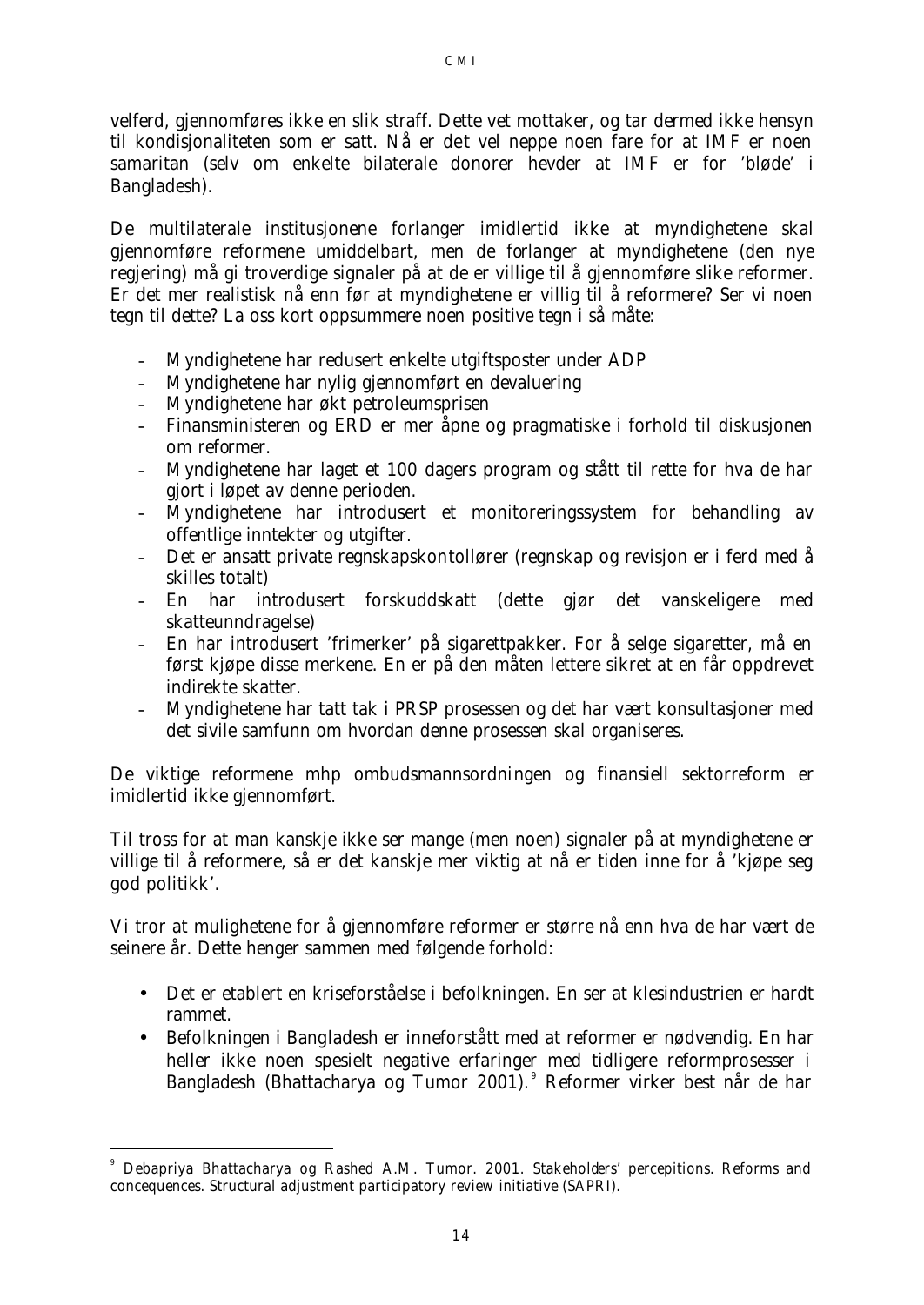intern støtte (se feks Dollar og Svennson, 2000; White 1999)<sup>10</sup> Regjeringen er i en tidlig fase av sin regjeringtid. Reformer er da lettere både fordi en møter mer godvilje fra donorene og en trenger ikke tenke så mye på valgflesk som senere i regjeringsperioden. I reformpakken er det også mindre straffer, en prøver å gå inn med virkemidler for å få reformprosessen i gang.

• BNP har mindre relasjoner til fagforeningene enn den tidligere regjeringen. Fagforeningene i Bangladesh har tradisjonelt søkt å hindre nødvendige omstillinger.

#### *Oppsummering*

l

Det er gode grunner til å iverksette en pakke – gitt at myndighetene gir positive og troverdige signaler. Det er imidlertid viktig at en får en legitimitet i befolkningen. For å få dette, bør IMF bl.a. gjøre mer rede for hvorfor de stiller så sterke krav til en fleksibel valutakurs. Det har heller ikke vært noen prosess som har tatt sikte på å involvere det sivile samfunn. Selv som potensiell bidragsyter, er heller ikke NORAD kjent med innholdet i pakken. Dette er forsåvidt greit for en del finansielle variable, men kutt i offentlige utgifter og privatisering av statlige institusjoner krever sannsynligvis en viss legitimitet både hos befolkningen og hos donorene som skal gi en eventuell støtte. I tillegg må en være sikker på at det bygges opp nye institusjoner som kan erstatte de institusjonene som foreslåes fjernet.

Det er en fare for at IMFs program kan ta noe av fokus vekk fra langsiktige strategier basert på utvikling av en PRSP. PRSP-prosesessen, til tross for dets svakheter (blant annet er den i utgangspunktet bistandsorientert, se kapittel 4.2) vil i større grad enn den nåvårende pakken være mottakerstyrt. *At det foreløpig er et brudd i forhandlingene i påvente av en interim PRSP trenger derfor ikke være så bekymringsfullt.*

IMF pakken har også en svakhet ved at den ikke relaterer seg direkte til de strukturelle problemene som er i utenriksøkonomien. Fleksible valutakurser løser eksempelvis ikke de problemene som Bangladesh har med sin markedsadgang for klær i USA. En må derfor samtidig bidra til at Bangladesh får bedre markedsadgang i sine eksportmarkeder.

<sup>&</sup>lt;sup>10</sup> D. Dollar og J. Svennson, 2000. What explains the success and failure of structural adjustment? Economic Journal October. H. White 1999. Dollars, dialogue and development. An evaluation of Swedish Programme Aid. A SIDA Evaluation Report (99/17).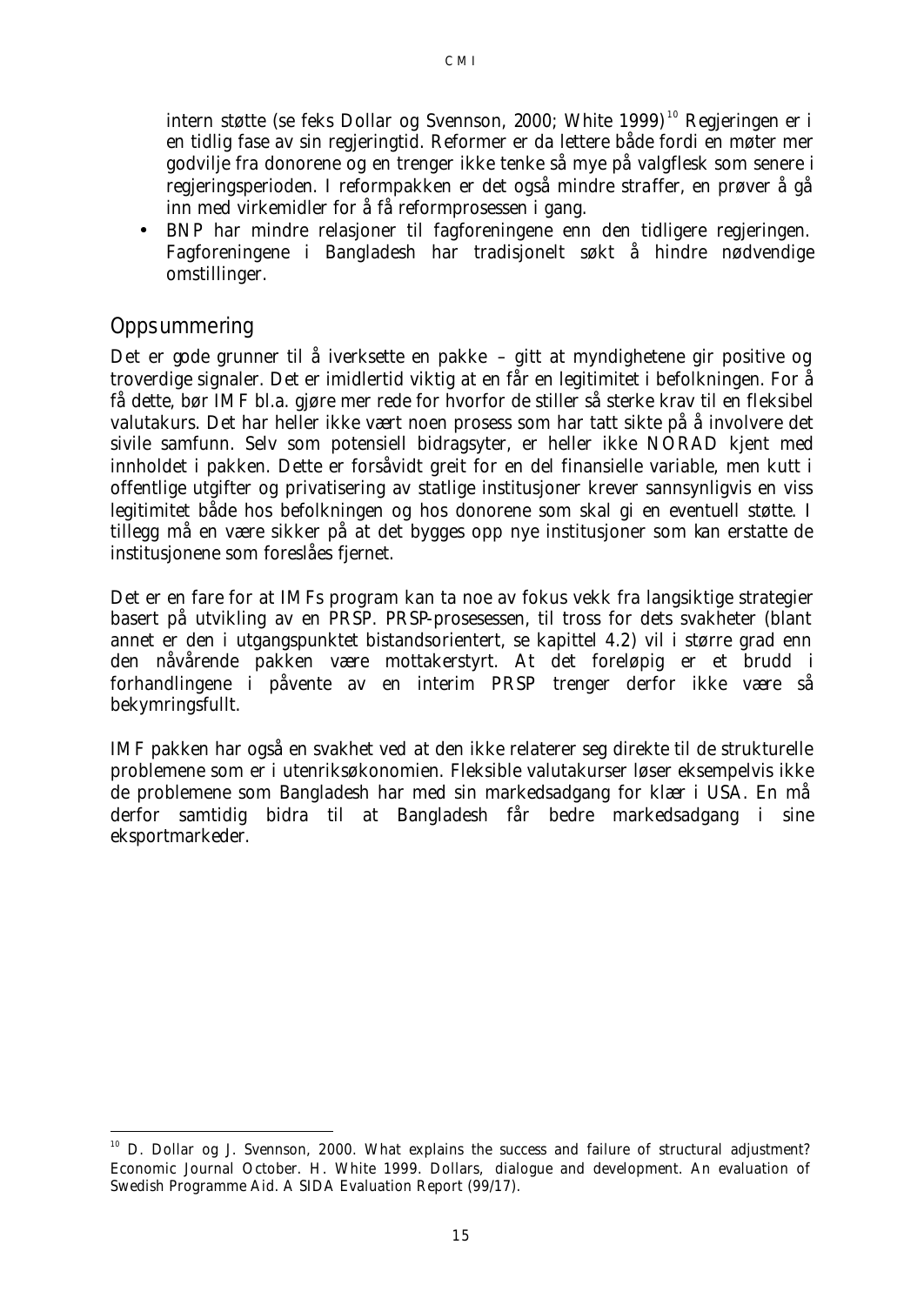# **4 Bør Norge gi betalingsbalansestøtte?**

Etter at forhandlingene har brutt sammen, kan vi relativt raskt konkludere med et nei på dette spørsmålet - ihvertfall foreløpig. Hovedårsaken er at partene ikke er kommet til enighet om en felles løsning f.eks gjennom en IMF pakke. Problemstillingen vil imidlertid komme opp igjen, og NORAD bør av beredskapshensyn være forberedt på hvordan de skal forholde seg til dette. Vi vil derfor nøye oss med å gi noen forslag til hvordan NORAD kan *tilnærme* seg problemet.

### **4.1 Betalingsbalansestøtte en form for programbistand**

Programbistand omfatter betalingsbalansestøtte, varebistand og budsjettstøtte. Programbistand er kjennetegnet ved at den kanaliseres direkte til myndighetene i partnerlandet, og den er ikke direkte relatert til spesifikke prosjektaktiviteter. Programbistand representerer derfor en rask måte å utnytte donorpenger. All programbistand medfører overføring av utenlandsk valuta som har en motverdi i lokal valuta. Denne kan brukes til å støtte et høyere statlig utgiftsnivå enn hva staten ellers kunne hatt. Forskjellen mellom de tre formene for programbistand er imidlertid at budsjettstøtten kan motregnes mot offentlige utgifter, mens betalingsbalansestøtte og varebistand motregnes mot import. Betingelsene for å gi betalingsbalansestøtte har derfor vanligvis relatert seg til at landet skal liberalisere sin utenriksøkonomi, mens betingelsene for å gi budsjettstøtte primært har relatert seg til myndighetenes forvaltning av offentlige budsjetter. Det har derfor blitt satt ulik kondisjonalitet til de to ulike bistandsformene.

Internasjonalt var omfanget av varebistand stort på 1980 tallet, men en har en sett en gradvis overgang til betalingsbalansestøtte, og i den seinere tid til budsjettstøtte. Budsjettstøtte har hittil ikke blitt brukt av noen donorer i Bangladesh. Norge har imidlertid tidligere gitt støtte til varebistand i Bangladesh– med varierende resultat.

Norge gir budsjettstøtte i tre land i Afrika (Mosambik, Malawi og Tanzania). Dette er noe som mottakerlandene har ønsket selv.

Betalingsbalansestøtte har de samme makroøkonomiske effekter som budsjettstøtte, men vil i utgangspunktet motregnes mot betaling for importvarer i stedet for mot offentlige utgifter. Selv om betalingsbalansestøtte brukes for å bygge opp landets valutareserver, frigjør dette kapital for myndighetene som på denne måten kan brukes til økte offentlige utgifter analogt til om støtten gis direkte i form av budsjettstøtte. De to aktivitetene har imidlertid fokusert på ulike spørsmål ved dialogen med mottakere. Ved budsjettstøtte fokuserer donorene vanligvis mer på bruk av motverdimidler enn ved betalingsbalansestøtte. Spørsmålet om ombyttbarhet er likt for de to aktivitetene. I begge tilfellene får myndighetene motverdimidler som kan frigjøre innenlandsk ressursmobilisering.

Når en ved betalingsbalansestøtte under dialogen med mottakere setter krav til endringer i statsbudsjettet (som det gjøres i forbindelse med en eventuell støtte til Bangladesh) er etter vår mening også fokus det samme for de to aktiviteter, og en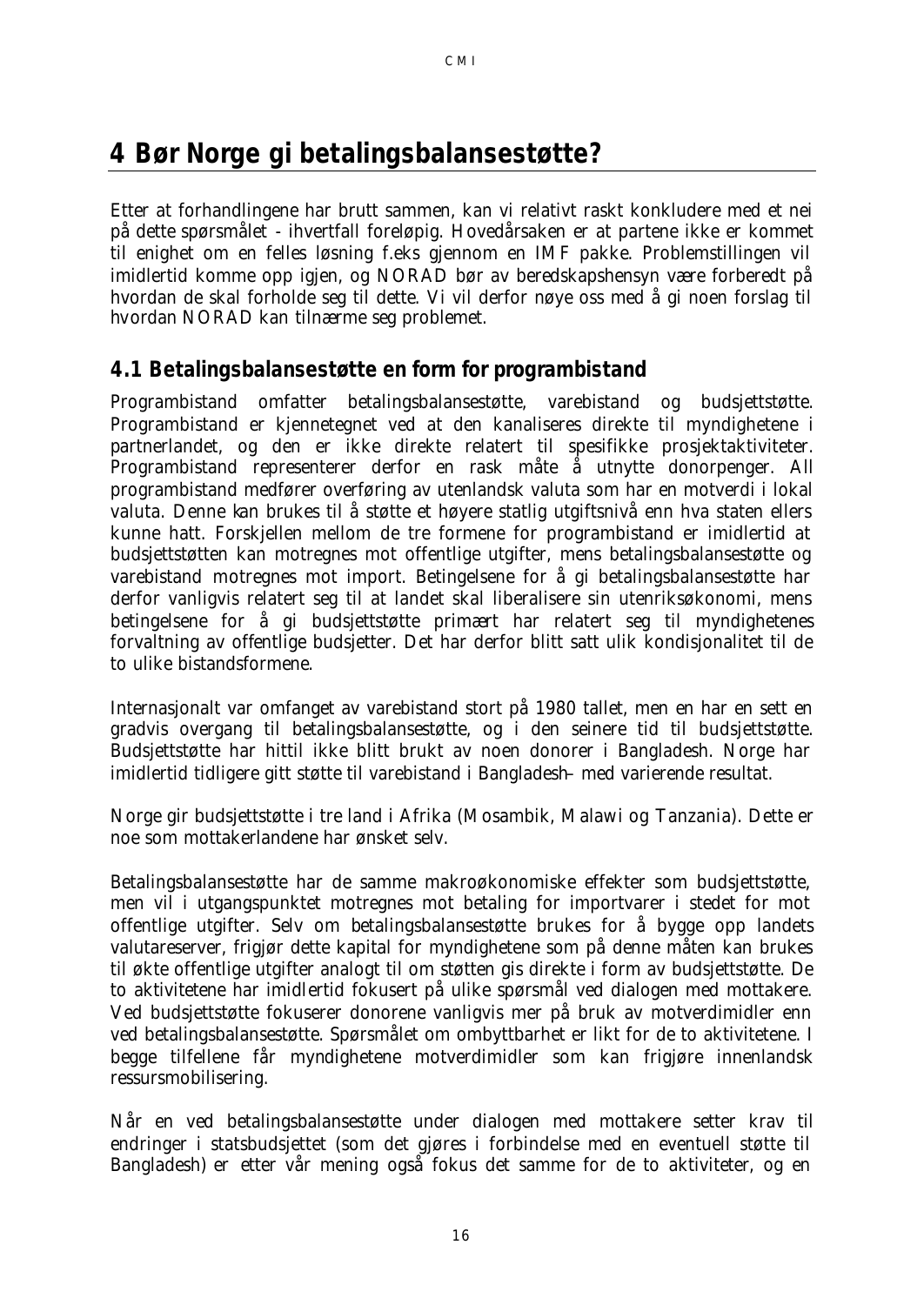kunne like gjerne kalt det budsjettstøtte. Norge kalte forøvrig støtten som ble gitt til Mosambik i 1996 for budsjettstøtte/betalingsbalansestøtte dvs en innså at de var like. Når vi i det følgende bruker betegnelsen betalingsbalansestøtte diskuterer vi i realiteten en form for budsjettstøtte. I våre vurderinger av betalingsbalansestøtte som bistandsform, vil vi derfor trekke veksler på kriterier for når Norge kan bruke budsjettstøtte. Dette er det eneste grunnlaget vi har – særlig tatt i betraktning av at de gamle retningslinjer for bruk av betalingsbalansestøtte ifølge NORAD ikke lenger er aktuelle.

I følge Wilkes (2001:8) brukes betalingsbalansestøtte for 'driving reforms, but budget support now provides an opportunity for donor co-ordination to support government priorities'.<sup>11</sup> Vi synes dette virker som et kunstig skille, spesielt fordi reformkravene som er satt i Bangladesh er relativt like de reformkravene som settes for å yte budsjettstøtte. Også reformprosessen i Bangladesh er kjennetegnet ved at donorene går inn i en dialog.

Vi mener altså at det ikke er det noen prinsipielle forskjeller mellom betalingsbalansestøtte og budsjettstøtte annet enn hva angår fokus for hvordan en følger pengestrømmene. I begge tilfeller får staten de samme inntekter. Siden det er fri handel og den offentlige vekslingskursen tilsynelatende avspeiler den reelle vekslingskursen, har vi heller ikke problemet med at motverdimidler ikke avspeiler de reelle valutakurser. Dette har vært et problem i forbindelse med bruk av varebistand/importstøtte (se f.eks Wiig,  $1991$ .<sup>12</sup>

Wilkes (2001) gir en god oppsummering av *grunner for å gi budsjettstøtte (i forhold til prosjektbistand)*. La oss kort oppsummere disse fordi de representerer momenter som NORAD kan bruke i vurderingen av hvorvidt Norge skal gi betalingsbalansestøtte til Bangladesh - dersom dette blir aktuelt igjen. Støtten må jo finansieres over eksisterende landprogram.

Ut fra listen nedenfor kan NORAD spørre: Gir støtten mer eierskap? Fører den til at Norge får mer politisk innflytelse i Bangladesh? Svarene på disse spørsmålene må imidlertid relateres til et konkret forslag til reformpakke.

- 1. Gjennom budsjettstøtte slipper en oppstykking på enkeltprosjekter;
- 2. Budsjettstøtte legger mindre beslag på lokale ressurser for å administrere bistanden;
- 3. Mindre transaksjonskostnader;

l

- 4. Budsjettstøtte gir mer eierskap til reformen. Støtten gir også en økt mulighet for at nasjonalforsamlingen i mottakerlandene får mulighet til å påvirke bruken av bistanden;
- 5. Ombyttbarhet. Budsjettstøtte gir mindre ombyttbarhet og bedre incentiver ved at landene vil prioritere de beste prosjektene fordi alle prosjektene finansieres fra samme pott. Det blir ikke lenger ufornuftig for mottakerlandene å la være å finansiere skoler og helse fordi en med rimelig sikkerhet kan si at dette vil

<sup>&</sup>lt;sup>11</sup> J. Wilkes. 2001. Programme aid: what do we need to learn? Background paper from Evaluation Departement in DFID, July 2001. London

 $12$  A. Wiig. 1991. A desk study on commodity assistance and import support in Bangladesh as supported by the Norwegian country programme. A report to NORAD, September 1991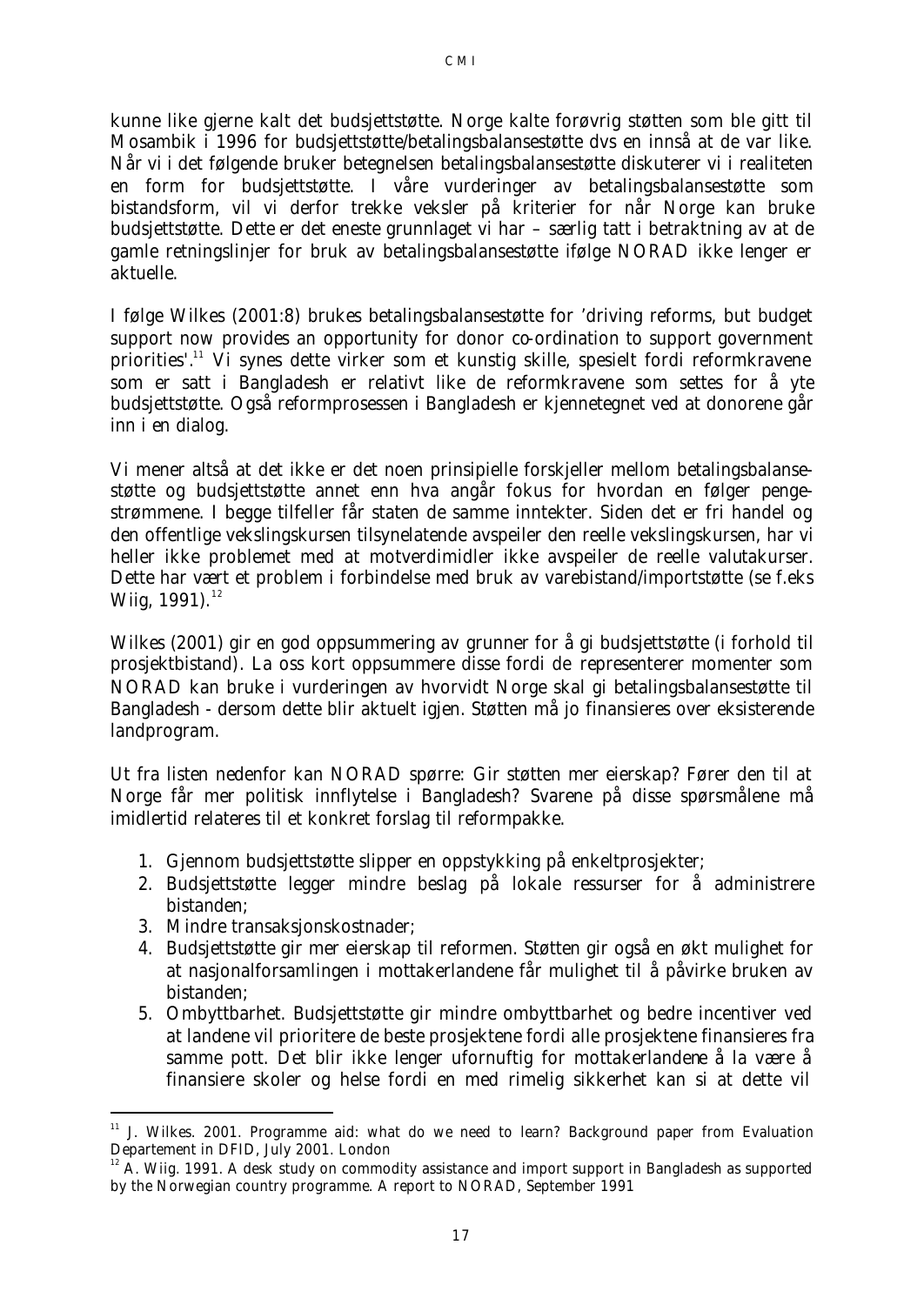finansieres av donorene gjennom sektor –eller prosjektbistand (Jones og A. Lawson 2000). Nå er ikke nødvendigvis ombyttbarhet et problem, se f.eks Nordaas (1998) for en mer grundig analyse av dette;  $13$ 

- 6. Budsjettstøtte gir større prediksjon for myndighetene;
- 7. Donorene kan gjennom støtten påvirke offentlige budsjetter i forhold til fattigdomsorientering;
- 8. Donorene kan delta i en dialog om politiske og økonomiske reformer;
- 9. 'Sustainability' siden støtten er relatert til et fattigdomsprogram;
- 10. Utnytte donormidler. Når det er vanskeligheter med å overføre midler fra et budsjettår til et annet, så er dette en rask måte å overføre midler på.

Wilkes hevder at budsjettstøtte gir mer prediksjon, mer eierskap, mer fattigdomsorientering og større mulighet for politisk innflytelse enn betalingsbalansestøtte som igjen gir bedre resultater en prosjektstøtte. Vi kan imidlertid ikke se at det er noen forskjeller i så måte mellom budsjettstøtte og betalingsbalansestøtte.

Aarnes (2001) hevder som Wilkes at budsjettstøtte fører til lavere transaksjonskostnader både for givere og mottakere og til at mottakere får større styring over sin økonomiske politikk innenfor ulike sektorer.<sup>14</sup> Aarnes hevder derfor at budsjettstøtte gir myndighetene mer eierskap til sine prosjekter. Dette syn ser ut til å være NORADs offisielle syn på budsjettstøtte (jf. NORAD notat av 14.12 01. Behandlet i direktørmøtet).

Budsjettstøtte skiller heller ikke mellom investeringer og forbruk f.eks. lønnsutgifter til lærere i offentlig sektor. Siden 'human capital' er en viktig faktor for økonomisk vekst, trenger ikke dette være noe problem selv om bistand i utgangspunktet er ment å finansiere investeringer (se Nordaas, 1998).

I forbindelse med norsk støtte, er utnyttelsesgrad fremhevet som et viktig argument. Vi er kritiske til et slikt standpunkt dersom dette er det eneste argumentet. I så fall er det viktigere å bruke penger - enn hva pengene brukes til.

I mangel av etablerte kriterier for når NORAD kan yte betalingsbalansestøtte, bør en benytte 'etablerte' kriterier for når budsjettstøtte er bra (se Aarnes 2001, NORAD 14.12 2001). Ved nøyere ettersyn viser det seg forøvrig at disse kriterier er relativt like de vilkårene som settes for å få gjeldslette etter HISP-ordningen. Dette skulle tilsi at vi er på sikrere grunn ved å bruke disse kriteriene.

#### **4.2 Når virker betalingsbalansestøtte (budsjettstøtte)**

I følge Aarnes (2001) er følgende betingelser viktige for at budsjettstøtte lykkes:<sup>15</sup>

l

<sup>&</sup>lt;sup>13</sup> S. Jones og A. Lawson 2000. Moving from projects to programmatic aid. OED Working paper Series. No. 5. (World Bank). H. K. Nordaas. 1998. Criteria for general budget support and general sector support. R1998:6. Chr. Michelsens Institute.

<sup>&</sup>lt;sup>14</sup> Dag Aarnes: Budsjettstøtte som bistandsform. Diskusjonsnotat om ny rolle for budsjettstøtten i lys av initiativer for gjeldslette og nasjonale fattigdomsprogrammer. Oslo, September 2001

 $15$  Se også Nordaas (1998).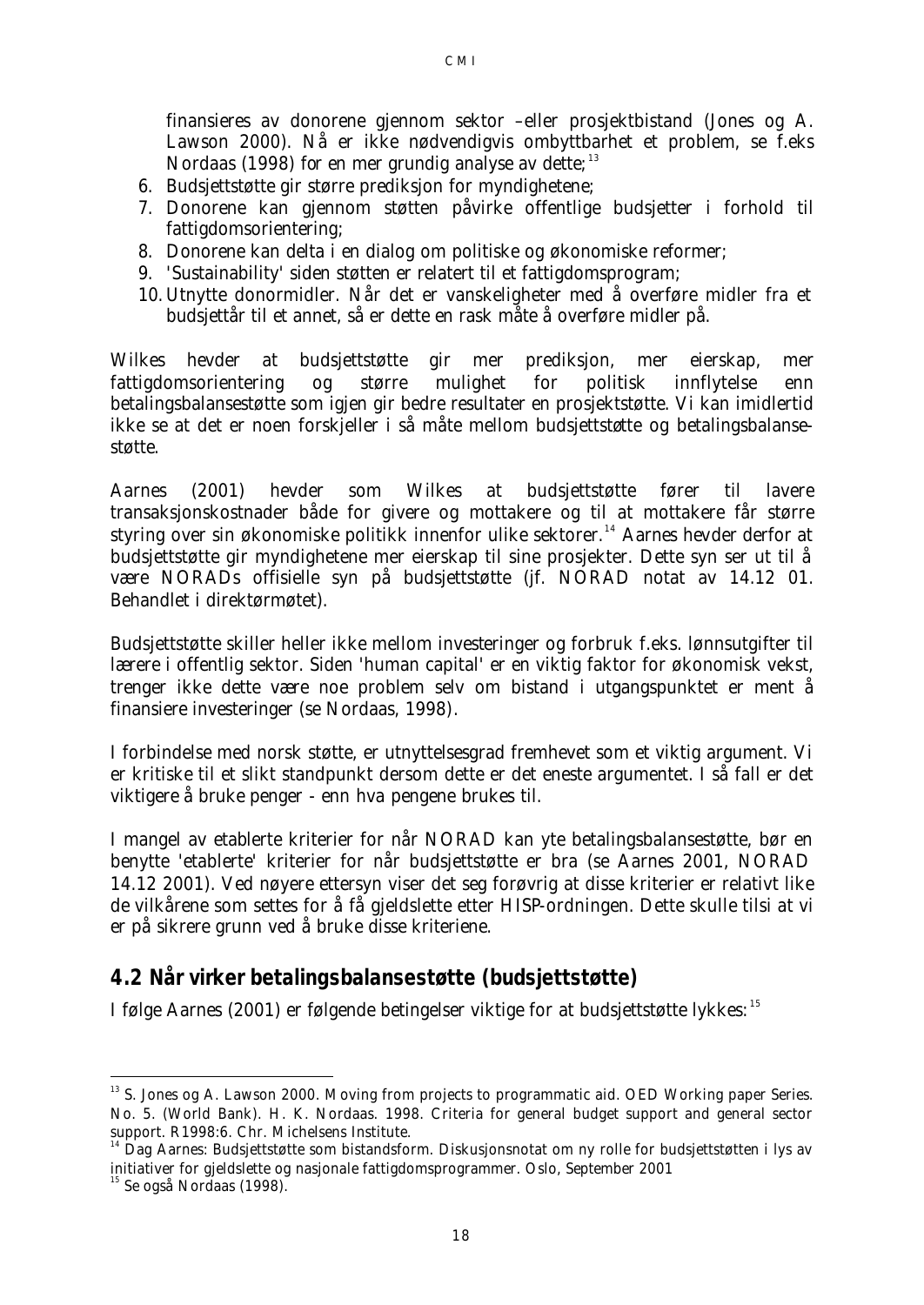- Den viktigste betingelsen er at det foreligger et gjennomarbeidet og praktisk rettet fattigdomsprogram;
- Det må være tilstrekkelig mange donorer til å delta slik at en kan sikre donorsamarbeid;
- Regjeringen i mottakerlandene må være villige til å inngå i en dialog om å gjennomføre forbedringer i finansforvaltningen;
- Deltakende donorer bør samarbeid om å gjennomføre felles gjennomganger og bakgrunnsstudier;
- Dialogen om denne type program må gjennomføres kontinuerlig i landet. Dette krever aktiv innsats og stedlig representasjon.

Det er derfor nærliggende for NORAD å spørre om disse kravene er oppfylt i Bangladesh. La oss gi noen korte kommentarer.

#### *Fattigdomsprogram*

Det eksisterer foreløpig ikke noen PRSP strategi i Bangladesh, men det vil foreligge en interim PRSP i juni måned. Det er imidlertid en fare for at den er mer donorstyrt enn brukerstyrt. Det er to meget internasjonalt anerkjente forskere ved BIDS som har ansvaret for å skrive et utkast til rapport, men styringen er likevel lagt til External Relation Division (ERD) i Finansdepartementet dvs. den avdelingen som forholder seg til donorene. En vet ikke hvordan ERD vil behandle utkastet, og de står fritt til å endre på det. En annen fare i prosessen er at Verdensbanken i tillegg har prøvd å styre PRSPprosessen ved å foreslå bruk av eksterne konsulenter og ved å lage en egen rapport om fattigdomsstrategi (som ikke er offentlig, men som kan legge føringer). Myndighetene har imidlertid forsøkt å ta kontroll over styringen av PRSP prosessen ved selv å stå for finansieringen og det ytre rammeverk. PRSP prosessen ser forøvrig ut til å gå veldig fort, og vi tror det er gode utsikter for at strategien blir framlagt som skissert. Dette vil gjøre det lettere å gi betalingsbalansestøtte.

#### *Mange samarbeidende givere*

Det er foreløpig bare IMF og WB som er med i pakkeløsningen- gitt at partene kommer til enighet. Samarbeid mellom multilaterale og bilaterale donorerer er viktig for å hindre at bilateral betalingsbalansestøtte bare fører til en styrking av landets valutareserver (se kapittel 2.3). På den annen side vil et forsøk på å få i stand samarbeid føre til utsettelse av reformpakken - noe som gjør at den kan komme for seint.

Av de bilaterale donorer, er det bare DFID som har stilt seg positiv til betalingsbalansestøtte. De har forøvrig et pragmatisk forhold til betalingsbalansestøtte - *dette er en måte å kjøpe god politikk på, og tidspunktet for å gjøre det er nå* (dersom en kommer til enighet med IMF). Dette er forsåvidt et greit standpunkt.

Det er helt utelukket for Danmark å gi støtte, bl.a pga sterke nedskjæringer i deres bistandsbevilling (og pga. korrupsjonsbeskyldninger). Både EU og Sverige uttalte seg også negativ til betalingbalansestøtte. EU har ingen hjemmel for å gi slik støtte og for Sveriges del, er dette avgjørelser som delegasjonen ikke har noen innflytelse på fordi avgjørelsene tas i Stockholm. Vi er skeptiske til at Norge som eneste land gir betalingsbalansestøtte til Bangladesh.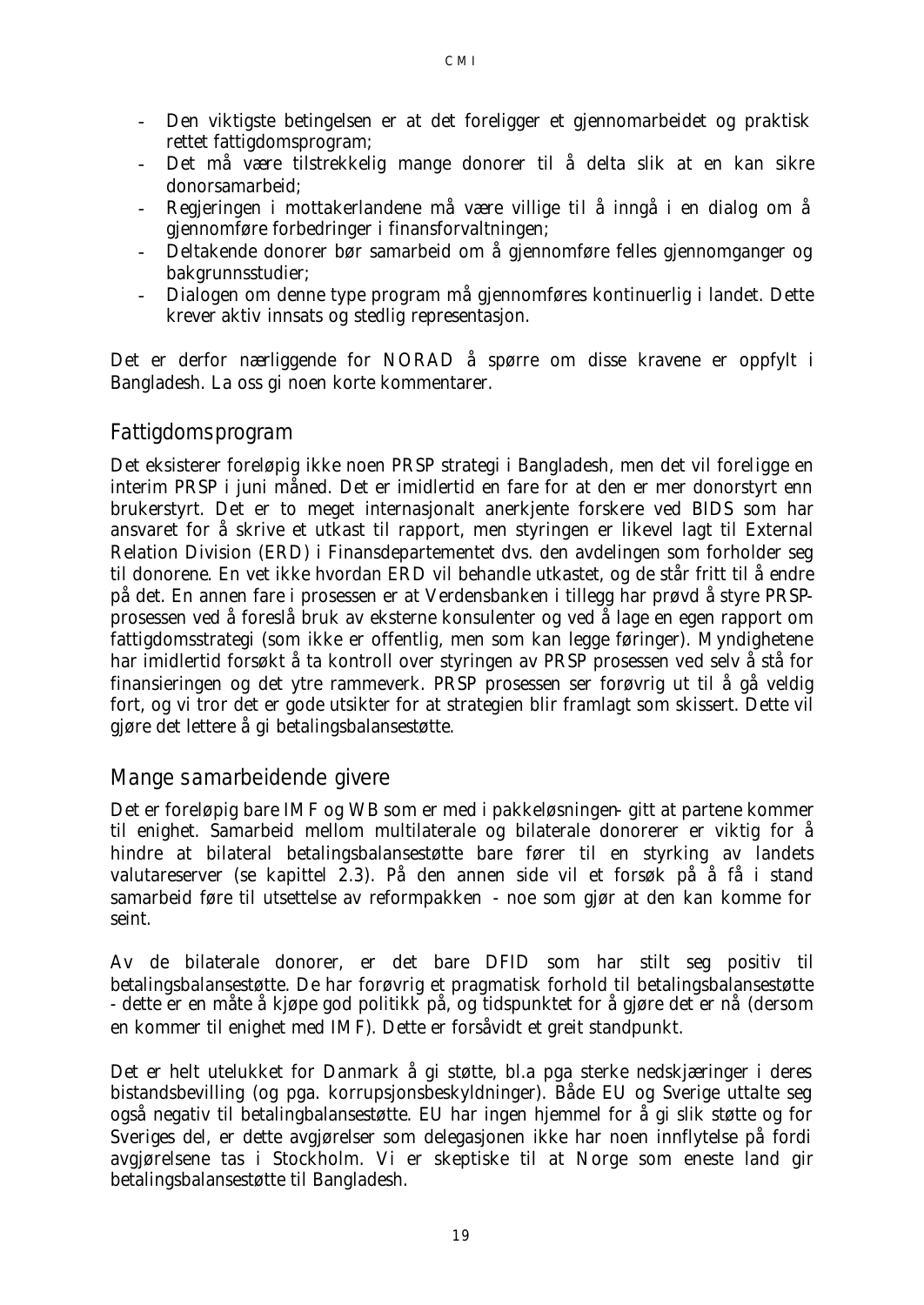#### *Dialog om forbedringer i finansforvaltningen.*

DFID har egne prosjekt om dette. Dette er også et vilkår for at de multilaterale institusjonene i det hele tatt går inn. Vi ser ingen grunn til at Norge skal stille spesifikke kriterier for dette.

#### *Felles gjennomganger og bakgrunnsstudier.*

Noe slikt samarbeid har hittil ikke forekommet, men det forhindrer på ingen måte at et slikt samarbeid kan igangsettes.

#### *Kontinuerlig dialog og representasjon*

Det er tvilsomt om den norske ambassaden har mulighet til dette pga kapasitetsproblemer. Dette forhindrer imidlertid ikke at de kan samarbeide med bilaterale og multilaterale donorer.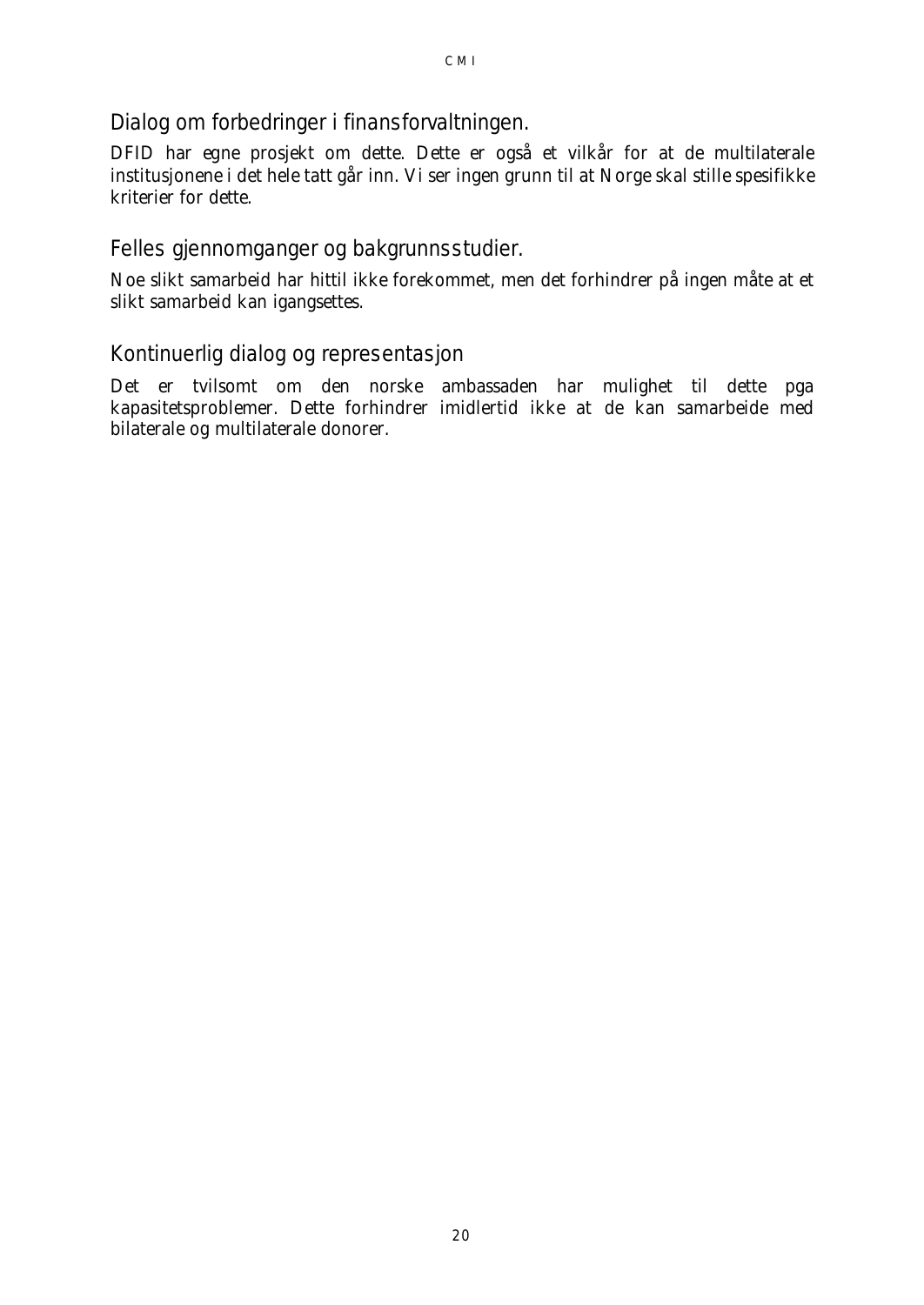# **Summary**

Norway has been requested by IMF to provide balance of payment (BOP) support to Bangladesh, which is facing a critical reduction in its foreign exchange reserves. This report, which has been commissioned by NORAD, analyses whether Norway should provide such support. It is argued that BOP support and budget support have similar macroeconomic impacts although the conditionalities put forward by the donor may differ in the two cases.

There are severe imbalances in Bangladesh' external as well as internal accounts. We are arguing in this paper that external conditions are the main explanatory factors for the current crisis. Foreign reserves have been halved since 1995 and now cover only six weeks of imports. The growth rate in exports has declined from 27 % in 2000 to a negative growth of 11% in 2001. We expect the crisis to be more than temporary, partly because exports of garments will face additional structural problems when the Multifibre Agreement is phased out in 2004. Bangladesh will therefore not move easily out of its present distress, and is in strong need of foreign exchange including BOP support.

We find that the reform programme and its conditionalities put forward by IMF in Bangladesh make sense. The IMF nevertheless needs to give a better justification for why a system of flexible exchange rate is seen as a prerequisite for providing a loan. Since the negotiation about a loan package currently has broken down, Norway should at the present stage not provide BOP support.

After completing an interim poverty reduction strategy in the near future, bargaining for a loan package will be recommenced. The report discusses conditions that NORAD should apply for providing balance of payment support in the future. We are emphasising the importance of a well-developed poverty reduction programme and co-operating donor partners.